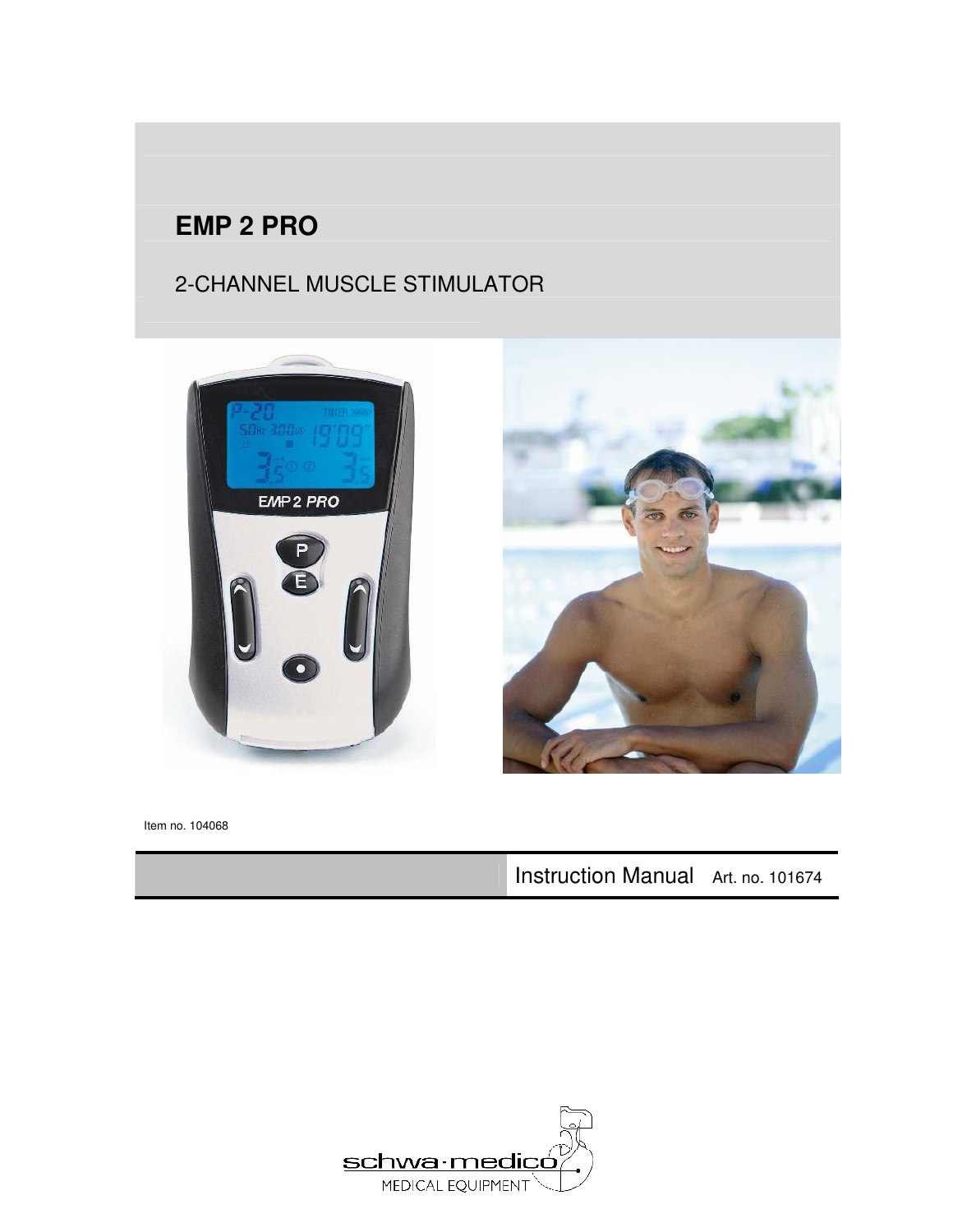### **Contents**

| $\mathbf{1}$    |  |
|-----------------|--|
| $\overline{2}$  |  |
| 3               |  |
| 4               |  |
| 5               |  |
| 6               |  |
| $\overline{7}$  |  |
| 8               |  |
| 9               |  |
| 10 <sup>1</sup> |  |
| 11              |  |
| 12              |  |
|                 |  |

#### **1 Intended use**

The EMP 2 PRO has been designed as a device for the generation of transcutaneous electrical stimulation of nerves and muscles on humans and may not be used for any other purpose. **Please read the operating instructions carefully before using the EMP 2 PRO.** 

#### **2 Safety instructions**

#### **Important safety hints**

The EMP 2 PRO is only to be used for stimulation purposes on one patient at a time.

Use the EMP 2 PRO only with original accessories. The size of the electrodes should not be less than 2 cm². The electrodes should be positioned in such a way that the current flow will not cross the heart.

Keep the EMP 2 PRO away from water or other liquids. Do not drop the EMP 2 PRO, do not use it inappropriately or expose it to extreme temperatures or high levels of humidity (not less than 10°C or more than 40°C or a relative humidity of more than 90 %).

Do not use the EMP 2 PRO if it is not working properly or if it has been damaged in any way.

Be careful when using the EMP 2 PRO near or on children. Keep the unit away from children.

Always store the EMP 2 PRO in its case to protect it from damage and dust.

To avoid reciprocal interference, the EMP 2 PRO should not be operated in the vicinity of other electronic devices. If this is not possible, the various unit functions should be closely monitored during operation so that proper use in accordance with the regulations is ensured. The simultaneous connection to the patient of a high frequency surgery unit can lead to skin burning under the electrodes or around the probe. Operating close (1m) to short wave and microwave units or mobile telephone systems can cause fluctuations in the output values of the electric current stimulation unit.

Do not use the machine during the simultaneous operation of other machines when driving or when asleep.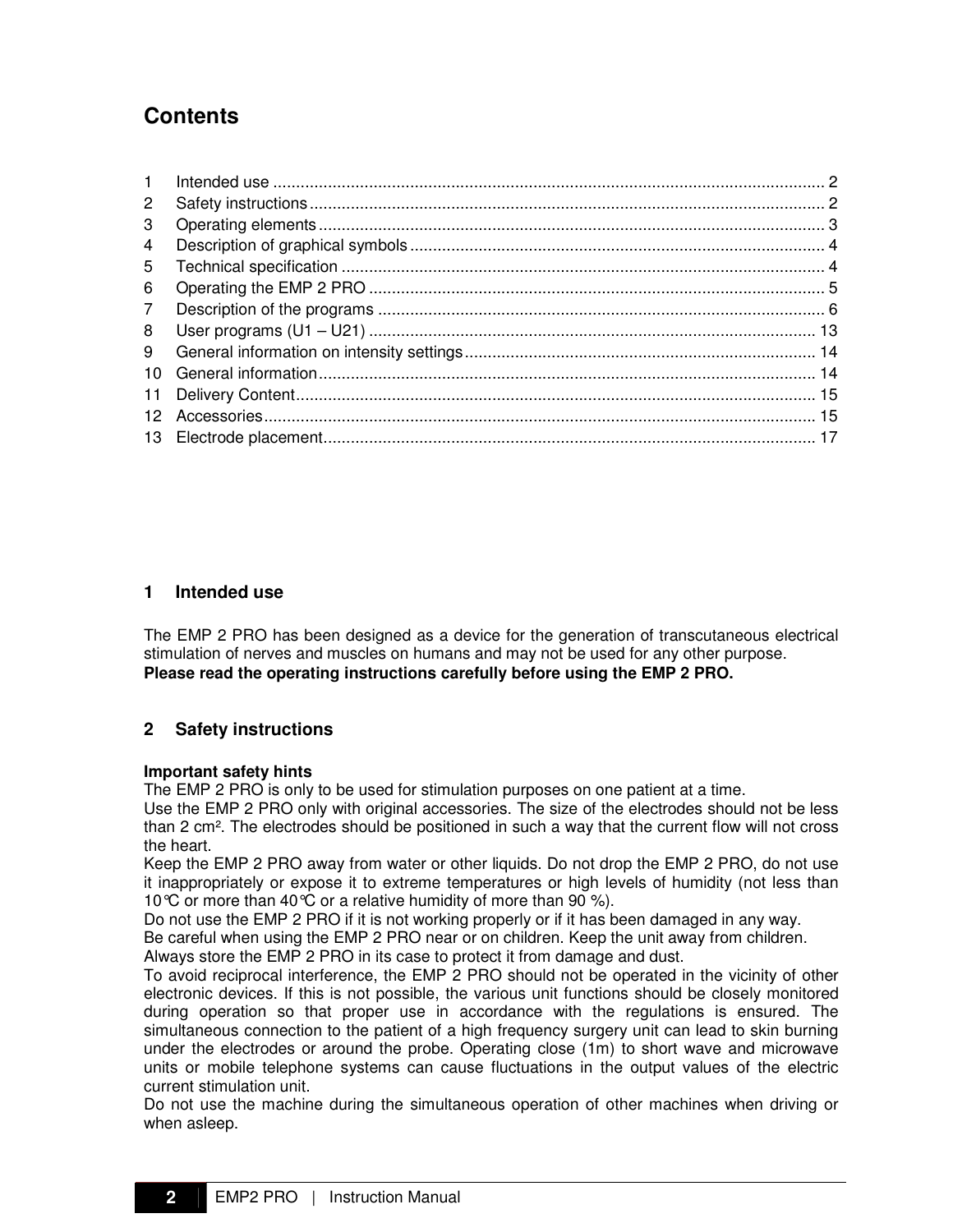#### **Contra-indication**

Check with your physician before using the EMP 2 PRO if one of these points applies to you:

- Patients with electronic implants such as heart pacemakers, defibrillators or pumps
- Patients with cardiac rhythm disorders
- During pregnancy
- Patients subject to seizure disorder / epilepsy
- Patients with skin disorders in the vicinity of the electrodes
- Patients with malignant diseases in the region of application

#### **Side effects**

- Pain caused by the stimulation: The stimulation can be perceived as uncomfortable/painful if the electric current is too intensive or if the electrodes have been positioned unfavorably. Unpleasant side effects can be avoided by adjusting the intensity, using another program with other parameters and the possible re-positioning of the electrodes.
- Skin intolerance which can result from the electrodes, electrode gel or electric current impulses. The physician should be consulted in cases of reddening, burning, itching or blistering under the electrodes or in the vicinity of the electrodes. Slight skin reddening of short duration in the area of the electrodes following stimulation is quite normal because blood circulation has been improved by the effects of the stimulation.
- Muscular pain: If the stimulation has been too intense or too long muscular aches in terms of sore muscle can occur. Shorten the treatment time and the intensity of stimulation at the beginning of muscle stimulation to avoid muscle ache.

#### **3 Operating elements**

The EMP 2 PRO has been designed for the generation of nerve and muscle stimulation on human beings. All parameters can be adjusted via the press keys and are indicated on the large display.



- 1. Display
- 2. Menu key (Program choice)
- 3. Keys to enter the programming mode
- 4. Modification keys to adjust parameters and to modify the intensity
- 5. ON/OFF key
- 6. Output sockets for the cables
- 7. Output socket for the battery charger
- 8. ON/OFF commutator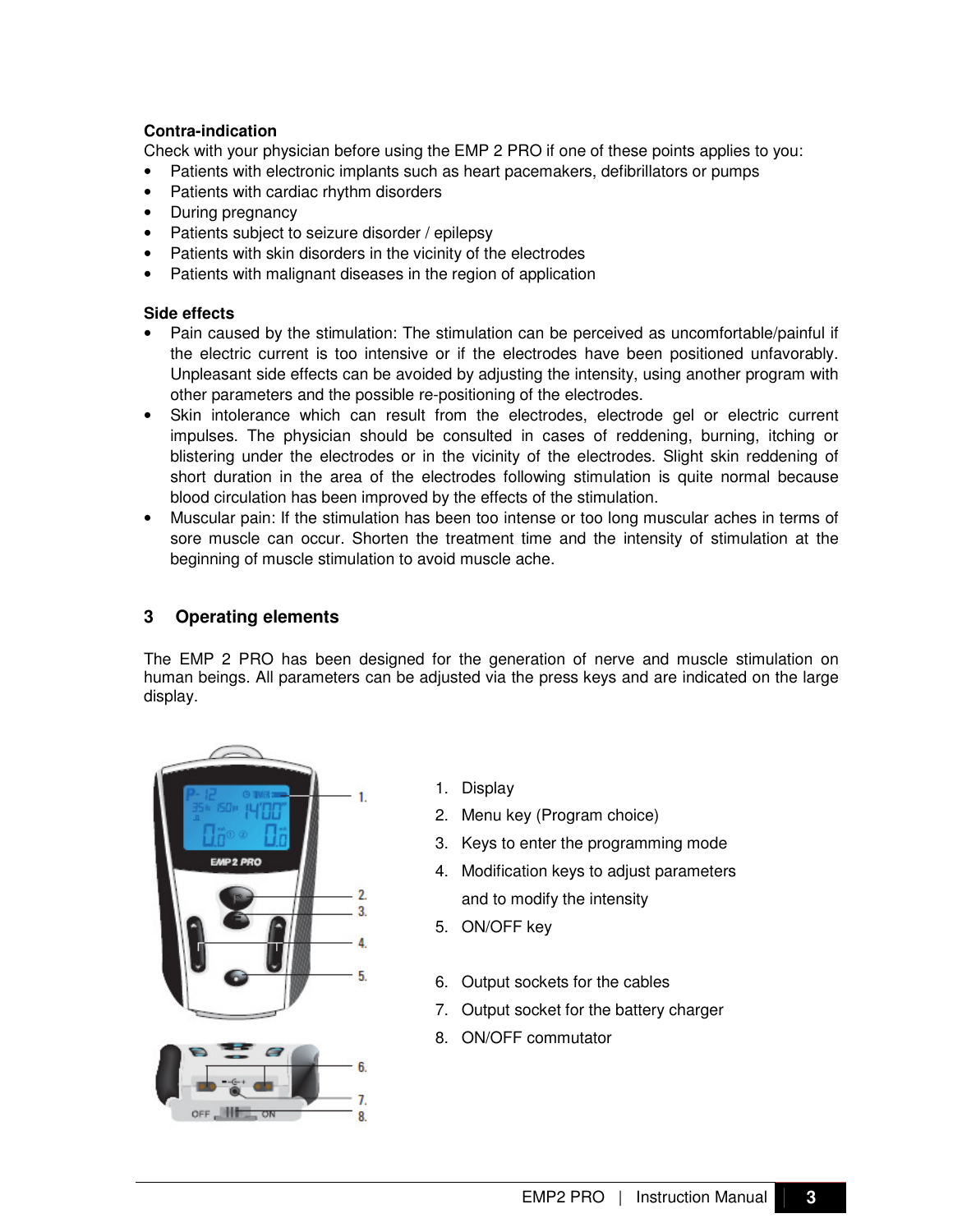

The display shows :

- The program number: P 10
- The battery level: full
- The set parameters: 80 Hz, 150  $\mu$ s
- The remaining therapy time: 28 minutes and 15 seconds
- The intensity used: 21.5 mA on channel 1 and 23.5 mA on channel 2

#### **4 Description of graphical symbols**

#### **Label symbols**



Attention: Read accompanying documents, especially user manual!



By labelling with CE certificate, the manufacturer states that the product meets all active requirements of the regarding EU Directive. A conformation evaluation process has been successfully completed. The code number of the conformation evaluation process is given in accordance with the CE labelling of the involved notified body.



BF type application part. Protection against electric shocks.



The serial number of the product follows this symbol.



The article or order number of the product follows this symbol.



This equipment is marked with the recycling symbol. You must dispose of it separately at an appropriate collection point and not place it in the normal domestic unsorted stream.



This product works with a NiMH rechargeable battery. This battery is reusable. You must dispose of it properly depending on the laws and regulations of your country.

NiMH

#### **5 Technical specification**

Two-channel nerve and muscle stimulator with electrically insulated channels, constant current characteristic, Output Short Circuit for skin protection (AKS), 21 integrated pre-set programs and 21 user programs.

- $\blacksquare$  Output current : 100 mA (with an actual resistor of 1 k $\Omega$ )
- **Frequency range: 1-120 Hz**
- $\blacksquare$  Impulse width: 50-500 µs
- Nominal current: 3 mA
- **Power supply: integrated rechargeable battery Ni-MH 4.8 V**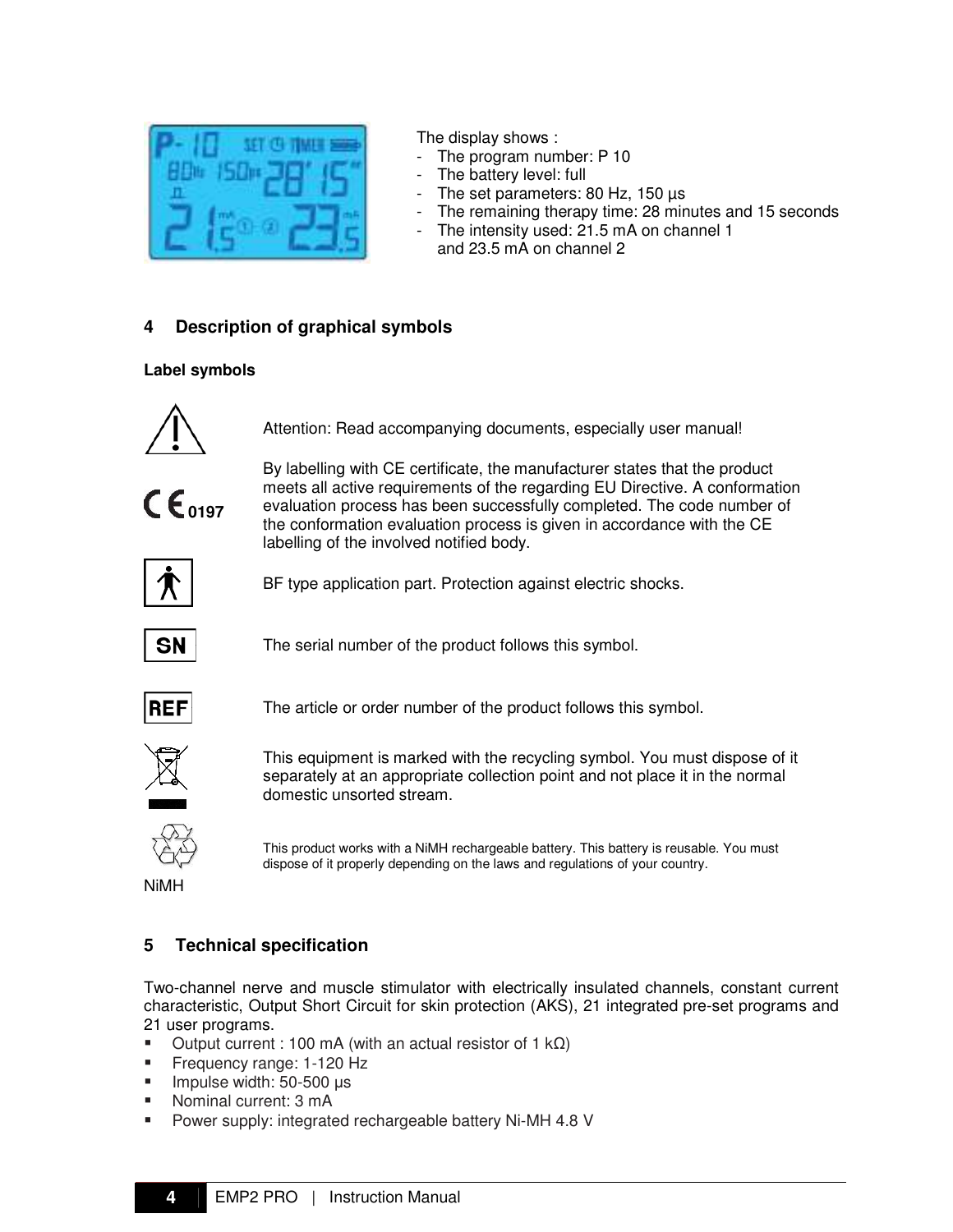Dimensions/Weight: 115 x 65 x 28 mm/ approx. 145 g



**6 Operating the EMP 2 PRO** 

#### **Switching-ON the EMP 2 PRO**

Charge the battery of the EMP 2 PRO before first use. Switch the commutator (no. 8) to the ON position. Switch on the unit by pressing the  $\bullet$  key (no. 5). The program shown on the display is the last which was used during the previous session. If the display shows a key symbol on the upper left side, the EMP 2 PRO has previously interlocked a specific program (see chapter locking the key pad).

#### **Selecting a program**

Select a program by pressing the **P** key (no. 2). To scroll through the programs, press the **P** key as often as necessary until you have selected the program of your choice. To return to the previous program, press the left ▼ key (no. 4). Selecting a program is only possible if the keypad has not been locked on one specific program (see chapter locking the key pad).

#### **Connect cables and electrodes**

Connect the electrodes with the cable(s) (always 2 electrodes per cable). Connect the cable(s) to the EMP 2 PRO (no. 6). Place the electrodes on the desired area (see examples on chapter Electrode placement). Always follow the recommendation of the therapist.

#### **Starting the stimulation and setting the intensity**

Start the stimulation by increasing the intensity with the  $\triangle$  key (no. 4) of the channel(s) connected to the electrodes.

- $\triangle$  key to increase the intensity
- $\blacktriangledown$  key to decrease the intensity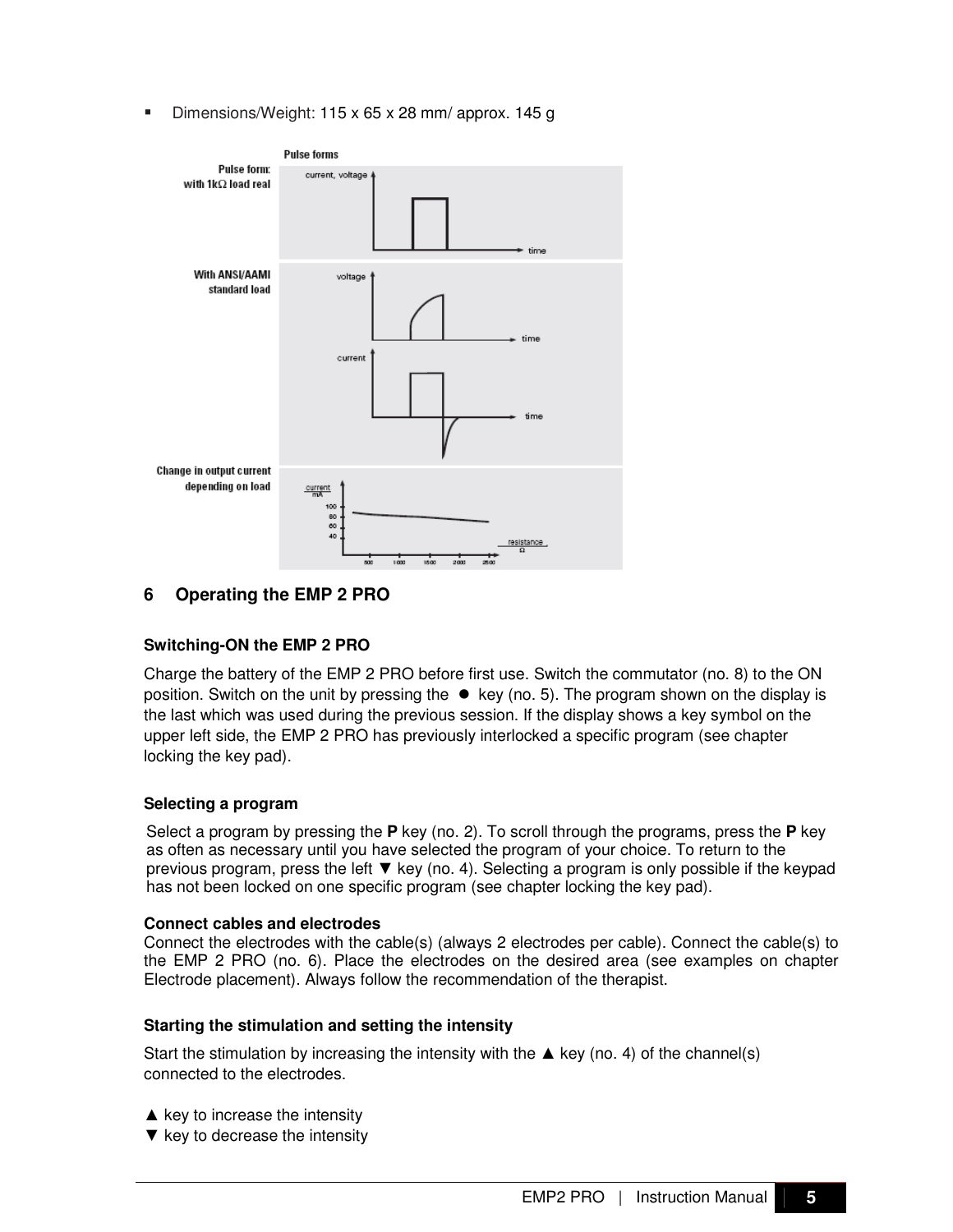The intensity of each channel is displayed on the screen. The intensity can be set between 0 and 100 mA. By keeping the intensity keys pressed, the intensity will increase/decrease more rapidly.

#### **Caution!**

The stimulator automatically locks the intensity to the set level after 5 seconds. To adjust the intensity you firstly need to decrease the intensity. The intensity can then be increased again. If electrodes are connected not or not correctly to the stimulator, you will not be able to set the intensity to more than 10 mA. The same result will occur if electrodes are old or the cables broken.

#### **Terminating the stimulation**

You can stop the stimulation at any time by pressing the **P** key or the  $\bullet$  key for 2 seconds. When the therapy time is completed the stimulation terminates automatically. If you press the key  $\bullet$  for one second the EMP 2 PRO switches off.

#### **Lock the key pad**

Choose the desired program by pressing the **P** key (see chapter **select a program**). Press simultaneously for 3 seconds the right ▼ key and the **P** key to lock the stimulator on the chosen program before starting the stimulation. The EMP 2 PRO can now only be used with the chosen program. A key symbol appears on the display next to the program number. All keys except the intensity and the ON/OFF keys are locked into this mode. Use the same key combination to unlock the stimulator.

#### **Switch-OFF the buzzer**

Press the left ▼ key and the **P** key to enter the buzzer mode. Press the E key to switch the buzzer OFF. Press the E key a second time to turn it ON again. Press the  $\bullet$  key to exit the buzzer mode.

#### **Switch-OFF the stimulator**

Press the  $\bullet$  key for one second and release the key just after it to turn the EMP 2 PRO OFF. If the battery level is too low or if the stimulator has not been used for the previous 2 minutes, it turns off automatically.

#### **Charging the battery**

The battery level is shown on the display with a battery symbol with 4 lines. If the battery level is too low, the stimulator switches off automatically and cannot be turned on again. The battery then needs to be re-charged.

- Switch the commutator to the OFF position (no. 8)
- Connect the charger with the EMP 2 PRO (socket no. 7)
- Connect the charger to the mains circuit. The diode on the charger illuminates in red.
- Charge the EMP 2 PRO until the diode on the charger illuminates in green. The battery is fully charged if the light on the charger appears in green.
- Plug the charger off the mains circuit and plug off the unit from the charger.
- Do not forget to switch the commutator ON again after charging.

#### **Important! Do not charge the EMP 2 PRO for more than 4 hours.**

#### **7 Description of the programs**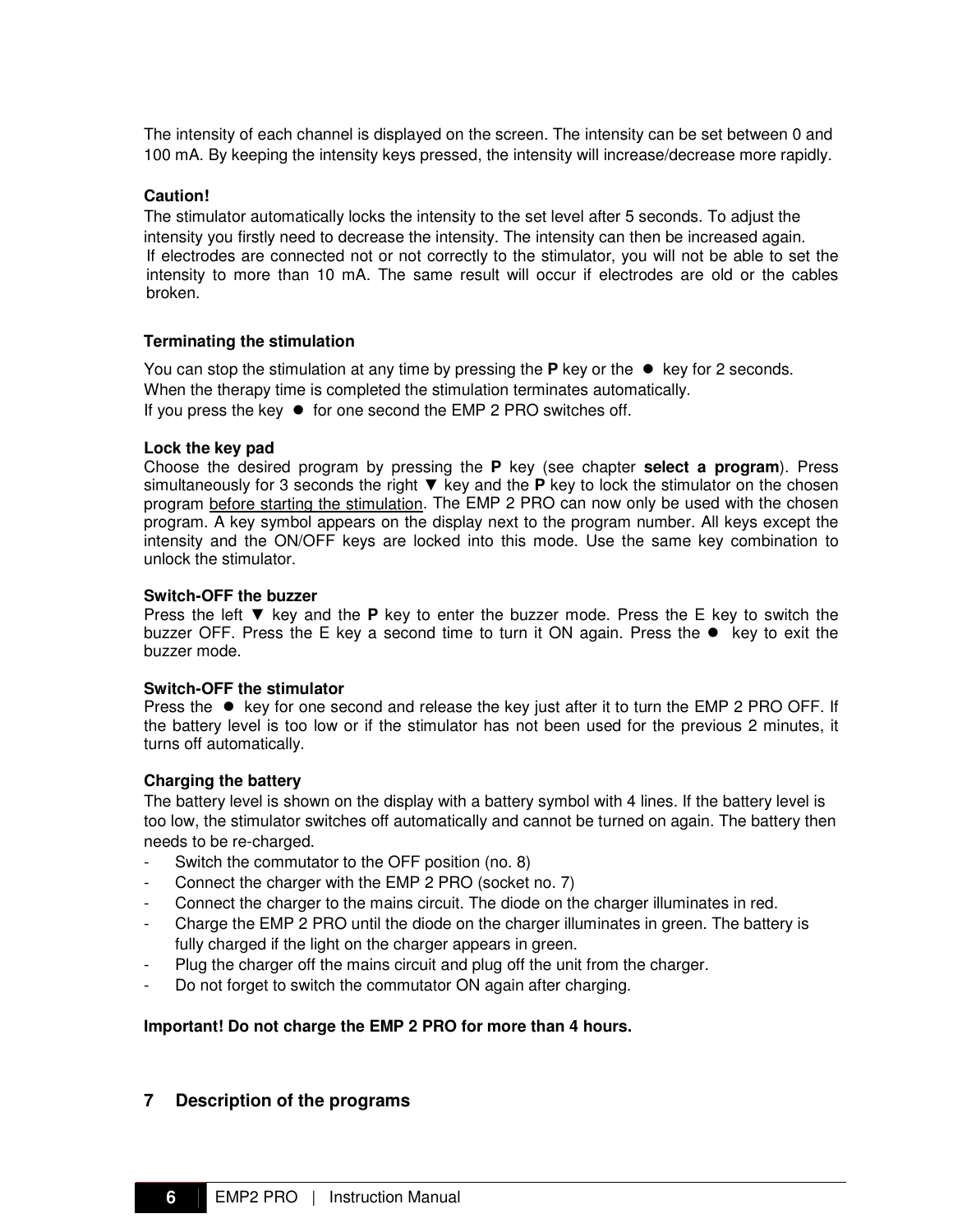#### **Factory settings**

The parameters from P1 to P21 are identical in new devices to respectively U1 to U21

| Program P1 and U1               | Low back pain            |              |        |
|---------------------------------|--------------------------|--------------|--------|
| Stimulation type                | Slow dynamic stimulation |              |        |
| Frequency channel 1 and 2 80 Hz |                          | Pulse width  | 150 us |
| Rising ramp                     | 1 s                      | Falling ramp | 1 s    |

Therapy duration 20 min Description **Both channels are working with the same frequency.** Each channel is working time delayed to the other. The intensity increases within 1 s from zero to the set level and decreases within 1 s from the set level back to zero. Since both channels work in phase, channel 1 reaches its maximum intensity level when channel 2 is at its lowest intensity level. Dynamic stimulation offers a comfortable massage-effect and pain relief when electrodes are placed in the right position in the pain area. Please see the special electrodes settings for dynamic stimulation in the chapter electrode placement.

Symbols on the display during stimulation:<br>Rising ramp: <br>Rising ramp: Rising ramp:  $\blacksquare$ 

Intensity Time

**Program P2 and U2 Lumbosciatica**  Stimulation type

Frequency channel 1

Frequency channel 2

Therapy duration

|                  | Channel 1: Gate control 80 Hz     |             |
|------------------|-----------------------------------|-------------|
|                  | Channel 2: Endorphin release 2 Hz |             |
| 80 Hz            | Pulse width                       | $200 \mu s$ |
| $2$ Hz           | Pulse width                       | $200 \mu s$ |
| $20 \text{ min}$ |                                   |             |
|                  |                                   |             |

Description: Program 2 works with 2 different frequencies on each channel. Channel 1 works in gate control mode and channel 2 in endorphin release mode.

Symbol on the display during stimulation:



| Program P3 and U3 |  |
|-------------------|--|
| Stimulation type  |  |
| Frequency         |  |
| Rising ramp       |  |
| Therapy duration  |  |
|                   |  |

#### **Cervico-brachial neuralgia** Fast dynamic stimulation

80 Hz Pulse width 0.2 s Falling ramp 0.2 s  $20$  min

 $150$   $\mu$ s

Description: Both channels are working with the same frequency. Each channel is working time delayed to the other. The intensity increases within 0.2 s from zero to the set level and decreases within 0.2 s from the set level back to zero. Since both channels work in phase, channel 1 reaches its maximum intensity level when channel 2 is at its lowest intensity level. Dynamic stimulation offers a comfortable massage effect and pain relief when electrodes are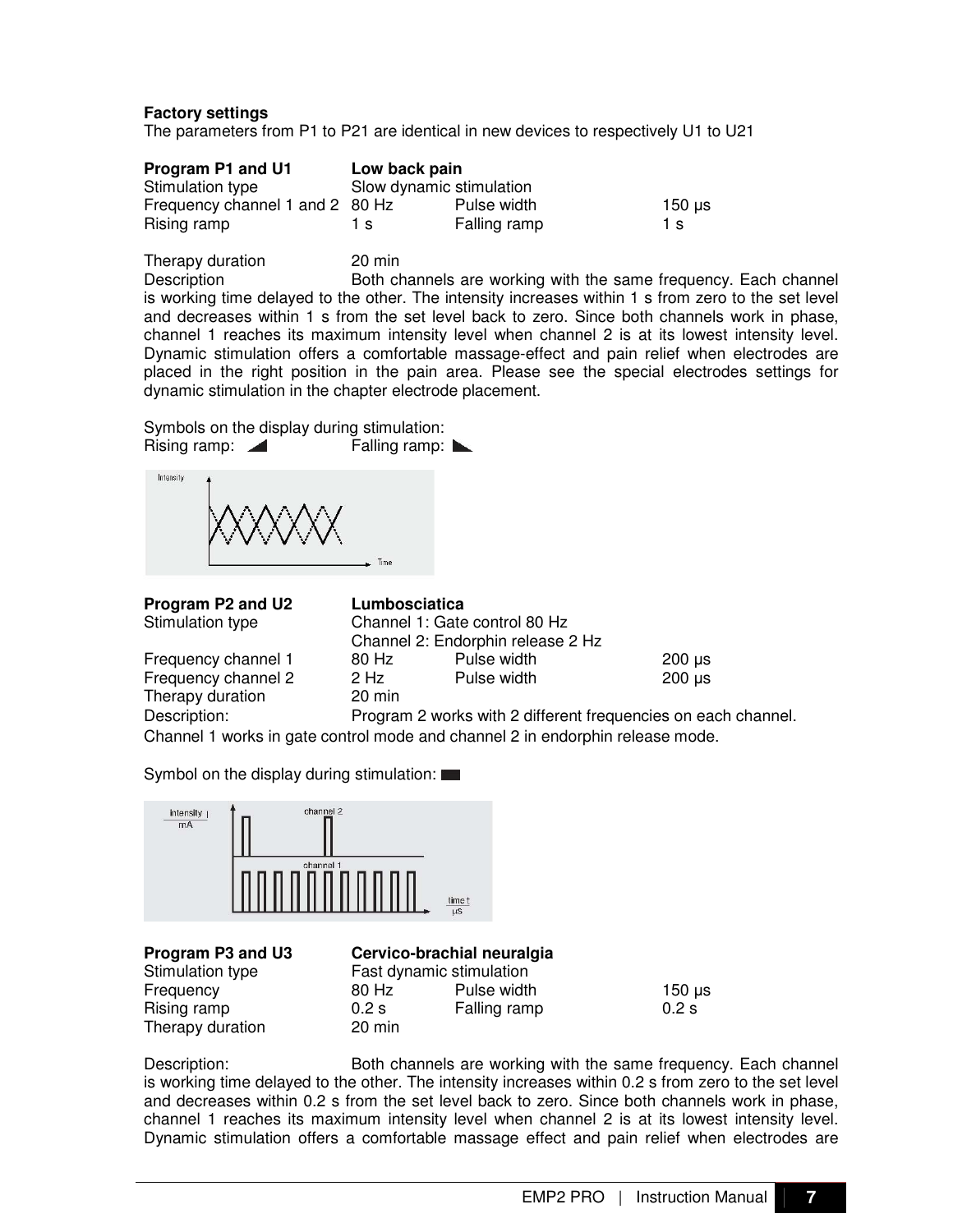placed in the right position in the pain area. Please see the special electrodes settings for dynamic stimulation in the chapter "electrode placement".

Symbols on the display during stimulation: Rising ramp:  $\blacksquare$  Falling ramp:  $\blacksquare$ See illustration program no. 1

| Program P4 and U4 | <b>Chronic pain</b> |             |             |
|-------------------|---------------------|-------------|-------------|
| Stimulation type  | Burst               |             |             |
| Frequency         | 100 Hz              | Pulse width | $150 \mu s$ |
| Working phase     | 0.25 s              | Pause       | 0.25 s      |
| Therapy duration  | $20 \text{ min}$    |             |             |

Description: Program 4 produces a series of impulse packages with 100 Hz for 0.25 s and then pauses the stimulation for 0.25 s. The high frequency impulses (100 Hz) are produced in a low frequency rhythm (2 Hz carrier frequency). Program 4 is a good alternative for chronic pain patients who want to try other kinds of parameters.

Symbols on the display during stimulation: Working phase: **Pause:** Pause:



| Program P5 and U5   |          | Gate control + endorph  |
|---------------------|----------|-------------------------|
| Stimulation type    |          | Channel 1: Gate control |
|                     |          | Channel 2: Endorphin re |
| Frequency channel 1 | $100$ Hz | Pulse widt              |

#### **Program P5 and U5 Gate control + endorphin release**

| Stimulation type    |        | Channel 1: Gate control      |        |
|---------------------|--------|------------------------------|--------|
|                     |        | Channel 2: Endorphin release |        |
| Frequency channel 1 | 100 Hz | Pulse width                  | 200 us |
| Frequency channel 2 | 2 Hz   | Pulse width                  | 200 us |

Therapy duration 20 min<br>Description: Program Program 5 works with 2 different frequencies on each channel. Channel 1 works in gate control mode and channel 2 in endorphin release mode.

Symbol on the display during stimulation: See illustration program no. 2

| Program P6 and U6 | <b>Gonarthrosis / Coxarthrosis</b> |             |
|-------------------|------------------------------------|-------------|
| Stimulation type  | HAN                                |             |
|                   | Phase 1:                           | Phase 2:    |
| Frequency         | $100$ Hz                           | $2$ Hz      |
| Pulse width       | $200 \mu s$                        | $200 \mu s$ |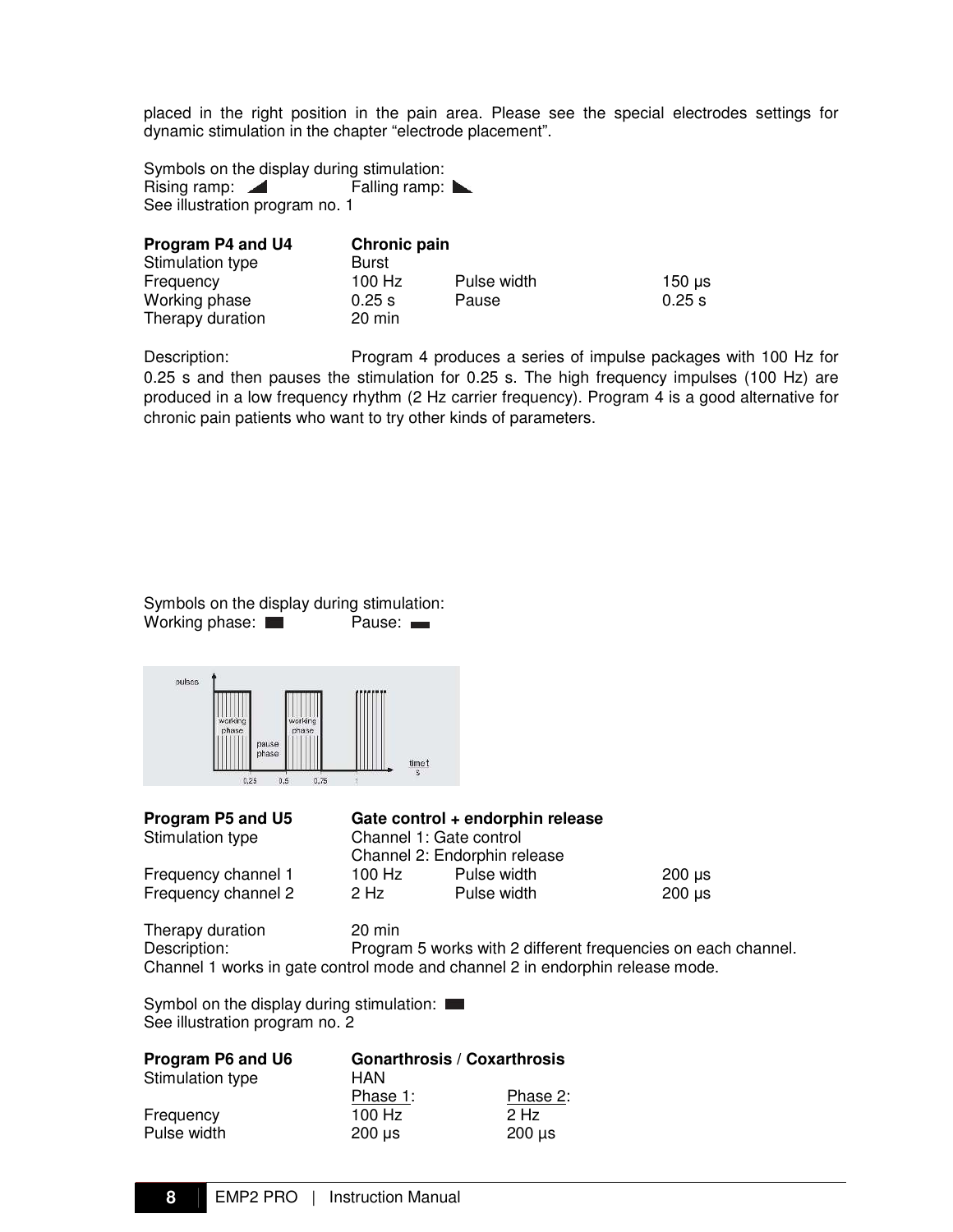Working phase  $3 \text{ s}$  3 s 3 s 3 s Therapy duration<br>Description: Program 6 alternates between 3 s of high frequency stimulation and 3 s of low frequency stimulation. This program combines the effect of gate control with the effect of endorphin release. Program 6 shows good relief for arthrosis pain but can also be used for any other kind of pain.

Symbols on the display during stimulation:<br>Phase 1:  $\blacksquare$  Phase 2:  $\blacksquare$ Phase 1:



| Program 7 and U7    | <b>Epicondylitis</b> |                   |             |
|---------------------|----------------------|-------------------|-------------|
| Stimulation type    | Modulation           |                   |             |
| Minimum frequency   | 2 Hz                 | Maximum frequency | 80 Hz       |
| Pulse width         | 178 µs               | Pulse width       | $100 \mu s$ |
| Modulation duration | 7.5 s                |                   |             |
| Therapy duration    | 20 min               |                   |             |

Description: The frequency continuously changes within the modulation range: it increases from 2 Hz to 80 Hz in 7.5 s and decreases from 80 Hz to 2 Hz in 7.5 s. The pulse width adapts automatically within the range of 200 µs at the lowest frequency and 100 µs at the highest frequency. Program 7 suits well for patient with chronic epicondylitis but also patients who are using TENS for a long time and need an alternative to the previous parameters.

Symbols on the display during stimulation: Rising ramp:  $\blacksquare$  Falling ramp:  $\blacksquare$ 



Description: The frequency continuously changes within the modulation range: it increases from 2 Hz to 80 Hz in 7.5 s and decreases from 80 Hz to 2 Hz in 7.5 s. The pulse width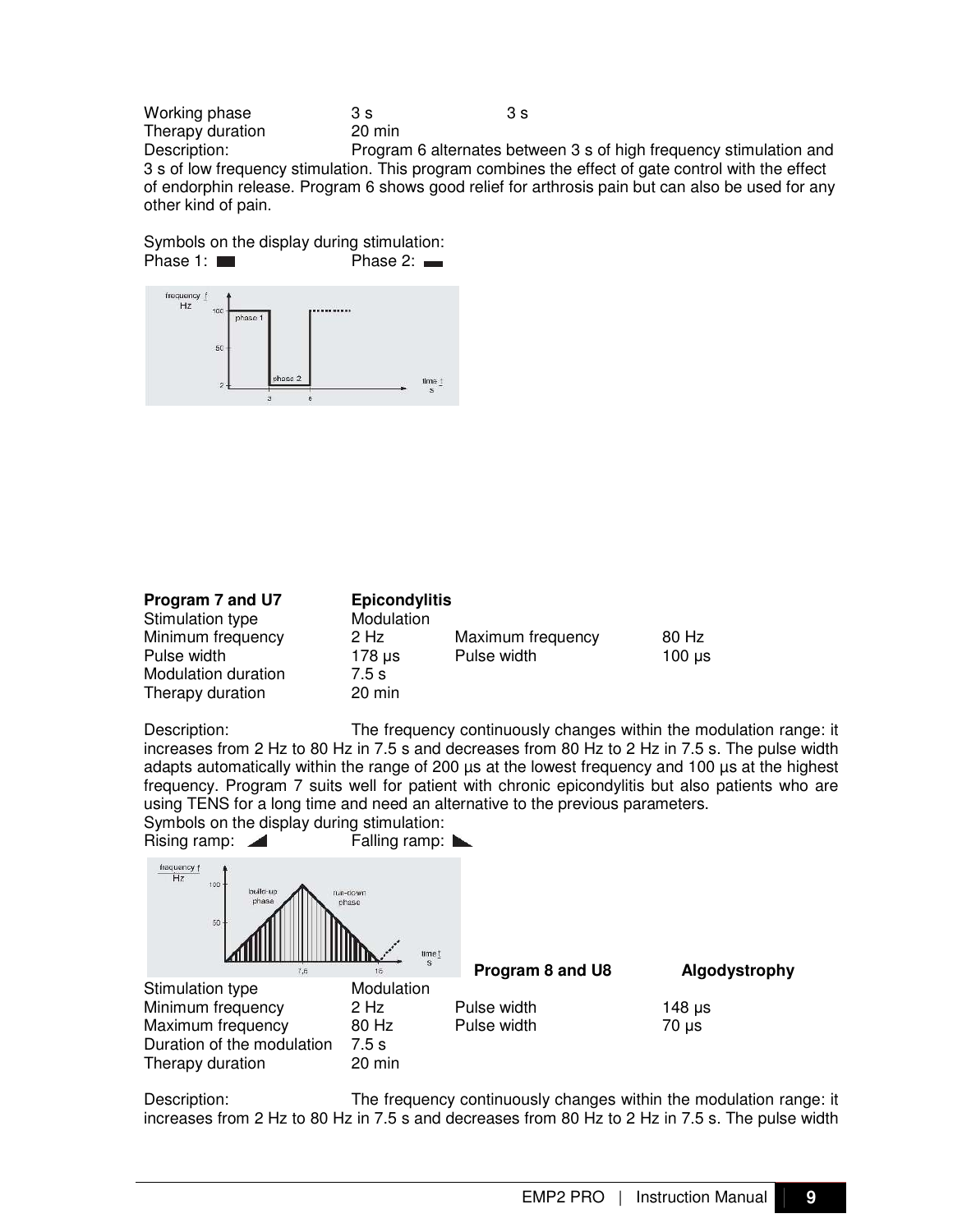adapts automatically within the range of 148 µs at the lowest frequency and 70 µs at the highest frequency. Program 8 and program 7 differentiate in the pulse width range.

Symbols on the display during stimulation:<br>Rising ramp: <br>Rising ramp: Rising ramp:  $\blacksquare$ See illustration program no. 7

| Program 9 and U9 |                     | Gate control anti-adaptation |             |
|------------------|---------------------|------------------------------|-------------|
| Stimulation type | Dynamic stimulation |                              |             |
| Frequency        | 80 Hz               | Pulse width                  | $150 \mu s$ |
| Rising ramp      | 0.5s                | Falling ramp                 | 0.5s        |
| Therapy duration | 20 min              |                              |             |

Description: Both channels are working with the same frequency. Each channel is working time delayed to the other. The intensity increases within 0.5 s from zero to the set level and decreases within 0.5 s from the set level back to zero. Since both channels work in phase, channel 1 reaches its maximum intensity level when channel 2 is at its lowest intensity level. Dynamic stimulation offers a comfortable massage effect and pain relief when electrodes are placed in the right position in the pain area. Please see the special electrode positioning for dynamic stimulation in the chapter electrode placement.

Symbols on the display during stimulation: Rising ramp: Falling ramp: No. See illustration program no. 1

| Program 10 and U10 | <b>Classic gate control</b> |             |             |
|--------------------|-----------------------------|-------------|-------------|
| Frequency          | 120 Hz                      | Pulse width | $150 \mu s$ |
| Therapy duration   | 20 min                      |             |             |

Description: Program 10 works with the same frequency and pulse width on both channels. It suits best for acute pain (nerve pain as well as joint pain).

Symbol on the display during stimulation:

| intensity  <br>$\overline{\mathsf{m}\mathsf{A}}$<br>Website | $T = 1/5$   |                             |
|-------------------------------------------------------------|-------------|-----------------------------|
|                                                             | pulse width |                             |
|                                                             |             | $\frac{\text{time}}{\mu s}$ |

| Program 11 and U11             |                  | <b>Treatment of contractures</b> |                                                                        |
|--------------------------------|------------------|----------------------------------|------------------------------------------------------------------------|
| Frequency                      | 1 Hz             | Pulse width                      | 150 us                                                                 |
| Therapy duration               | $20 \text{ min}$ |                                  |                                                                        |
| Description:                   |                  |                                  | Program 11 suits well for the treatment of contractures as well as for |
| the treatment of chronic pain. |                  |                                  |                                                                        |

Symbol on the display during stimulation: See illustration program no. 10

**Program 12 and U12 Atrophy upper extremities**  Stimulation type Muscle strengthening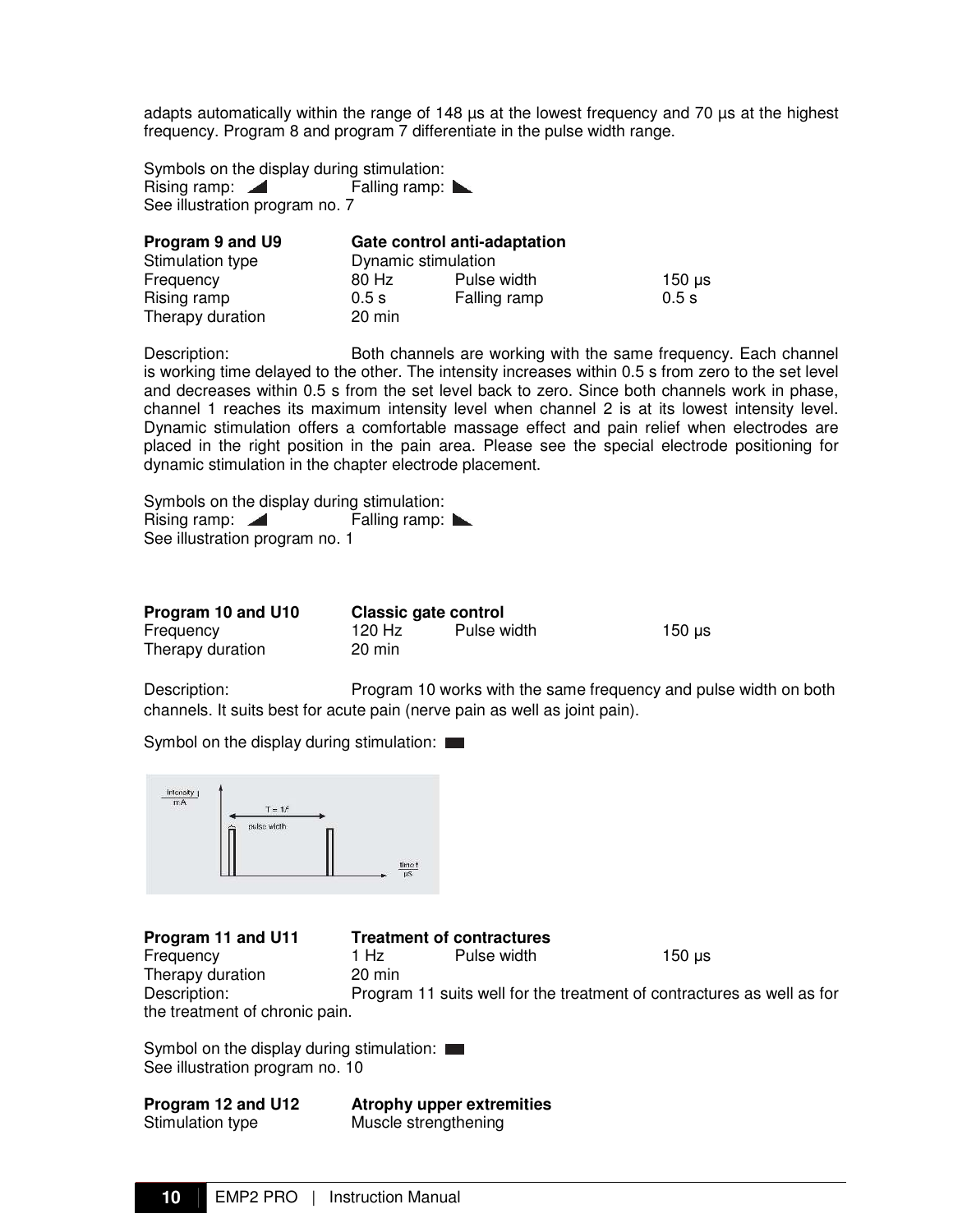| Frequency                         | 35 Hz                               | Pulse width |                 | $150 \mu s$    |
|-----------------------------------|-------------------------------------|-------------|-----------------|----------------|
| Rising ramp                       | 2 s                                 |             | Working phase   | 3 s            |
| Falling ramp                      | 1 s                                 | Pause       |                 | 9 <sub>s</sub> |
| Therapy duration                  | $20 \text{ min}$                    |             |                 |                |
| Rising ramp: $\blacktriangleleft$ | Falling ramp: $\blacktriangleright$ |             | Pause: <b>1</b> |                |



# **Program 13 and U13**<br>Stimulation type

### **Atrophy lower extremities**

| Stimulation type                  | Muscle strengthening                |               |             |
|-----------------------------------|-------------------------------------|---------------|-------------|
| Frequency                         | 35 Hz                               | Pulse width   | $300 \mu s$ |
| Rising ramp                       | 2s                                  | Working phase | 3 s         |
| Falling ramp                      | 1 s                                 | Pause         | 9 s         |
| Therapy duration                  | 20 min                              |               |             |
| Rising ramp: $\blacktriangleleft$ | Falling ramp: $\blacktriangleright$ | Pause: —      |             |
| See illustration program no. 12   |                                     |               |             |
|                                   |                                     |               |             |

| Program 14 and U14<br>Stimulation type<br>Frequency<br>Rising ramp<br>Falling ramp<br>Therapy duration<br>Rising ramp: $\blacksquare$<br>See illustration program no. 12 | Muscle strengthening<br>65 Hz Pulse width<br>2s<br>1s<br>20 min         | Muscle strengthening upper extremities<br>Working phase<br>Pause<br>Falling ramp: New Pause: | $250 \,\mathrm{\mu s}$<br>4 s<br>8 s             |
|--------------------------------------------------------------------------------------------------------------------------------------------------------------------------|-------------------------------------------------------------------------|----------------------------------------------------------------------------------------------|--------------------------------------------------|
| Program 15 and U15<br>Stimulation type                                                                                                                                   | Muscle strengthening                                                    | <b>Muscle strengthening lower extremities</b>                                                |                                                  |
| Frequency<br>Rising ramp<br>Falling ramp<br>Therapy duration<br>Rising ramp:<br>See illustration program no. 12                                                          | 65 Hz<br>1s<br>20 min                                                   | Pulse width<br>2 s Working phase<br>Pause<br>Falling ramp: New Pause:                        | $300 \mu s$<br>4 s<br>8 s                        |
| Program 16 and U16                                                                                                                                                       | <b>Venous reflux</b>                                                    |                                                                                              |                                                  |
| Frequency<br>Rising ramp<br>Falling ramp<br>Therapy duration<br>Rising ramp: 4<br>See illustration program no. 12                                                        | 35 Hz<br>$1s$ and $1s$<br>20 min<br>Falling ramp: $\blacktriangleright$ | Pulse width<br>3 s Working phase<br>Pause<br>Pause: <b>manufact</b>                          | $250 \mu s$<br>5 <sub>s</sub><br>10 <sub>s</sub> |
| Program 17 and U17<br>Frequency<br>Therapy duration                                                                                                                      | <b>Urge incontinence</b><br>$10$ Hz<br>$15 \text{ min}$                 | Pulse width                                                                                  | 180 $\mu$ s                                      |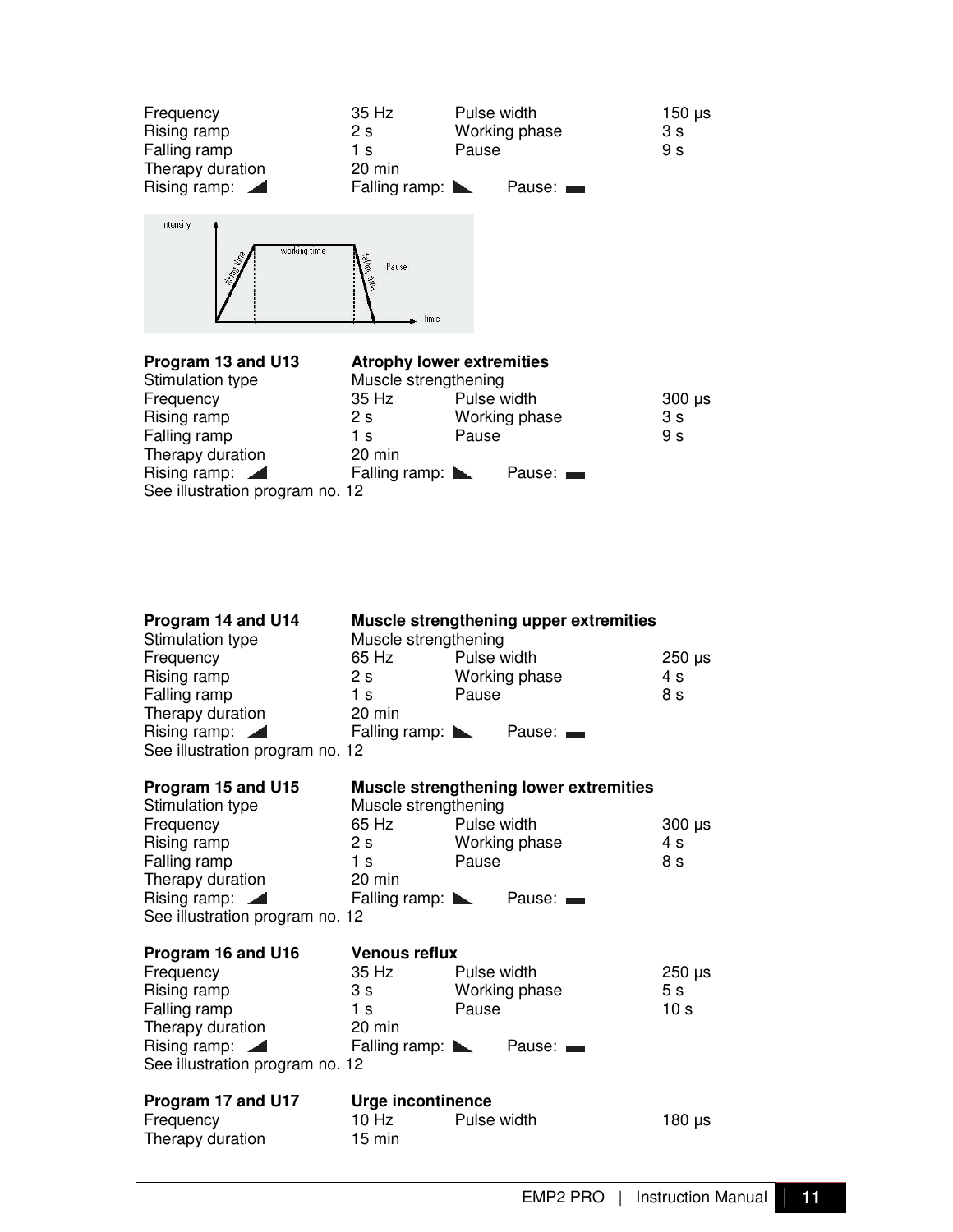Description: The urge to pass water often occurs when only minimal amounts of urine are present in the bladder; this can lead to premature release. The cause of urge incontinence is an over-active bladder musculature, usually triggered by the nervous system.

Symbol on the display during stimulation: See illustration program no. 10

| Program 18 and U18                         | <b>Mixed incontinence</b> |               |                                                              |             |
|--------------------------------------------|---------------------------|---------------|--------------------------------------------------------------|-------------|
| Frequency                                  | 20 Hz                     | Pulse width   |                                                              | $180 \mu s$ |
| Rising ramp                                | 2s                        | Working phase |                                                              | 4 s         |
| Falling ramp                               | 1 s                       | Pause         |                                                              | 4 s         |
| Therapy duration                           | $15 \text{ min}$          |               |                                                              |             |
| Description                                |                           |               | Mixed incontinence is a mix of stress and urge incontinence. |             |
| Symbols on the display during stimulation: |                           |               |                                                              |             |
| Rising ramp:                               | Falling ramp:             |               | Pause:                                                       |             |
| See illustration program no. 12            |                           |               |                                                              |             |

| Program 19 and U19 | <b>Stress incontinence</b> |               |             |
|--------------------|----------------------------|---------------|-------------|
| Frequency          | 50 Hz                      | Pulse width   | $180 \mu s$ |
| Rising ramp        | 2 s                        | Working phase | 3s          |
| Falling ramp       | 1 s                        | Pause         | 6 s         |
| Therapy duration   | $15 \text{ min}$           |               |             |

Description Stress-related incontinence is caused by a disorder in the urethral closure system, for the most part by untrained or over-elongated pelvic floor muscles, for example as a result of difficult child-births. For women, an age-related lack of hormones can be a contributory factor.

| Symbols on the display:         |                                     |                 |
|---------------------------------|-------------------------------------|-----------------|
| Rising ramp: $\blacksquare$     | Falling ramp: $\blacktriangleright$ | Pause: <b>1</b> |
| See illustration program no. 12 |                                     |                 |

| Program 20 and U20 | <b>Dynamic stimulation slow</b> |              |             |
|--------------------|---------------------------------|--------------|-------------|
| Stimulation type   | Dynamic stimulation             |              |             |
| Frequency          | 120 Hz                          | Pulse width  | $150 \mu s$ |
| Rising ramp        | 2 s                             | Falling ramp | 2s          |
| Therapy duration   | 20 min                          |              |             |

Description **Both channels are working with the same frequency. Each channel** is working time delayed to the other. The intensity increases within 2 s from zero to the set level and decreases within 2 s from the set level back to zero. Since both channels work in phase, channel 1 reaches its maximum intensity level when channel 2 is at its lowest intensity level. Dynamic stimulation provides a comfortable massage effect and pain relief when electrodes are placed in the right position in the pain area. Please see the special electrode positioning for dynamic stimulation in the chapter **electrode placement**.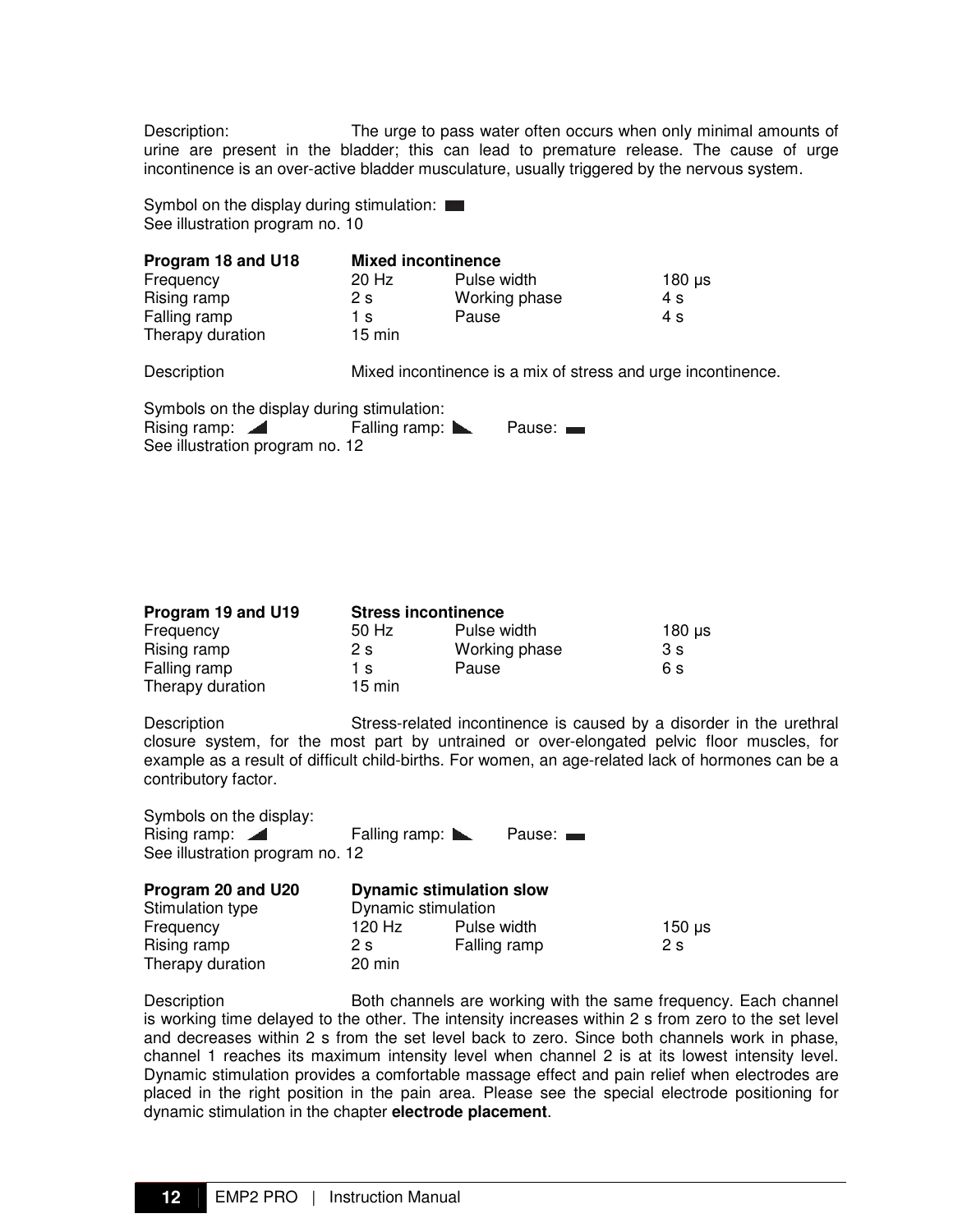Symbols on the display during stimulation: Rising ramp: Falling ramp: See illustration program no. 1

| Program 21 and U 21                                    | <b>Agonist / Antagonist</b>         |              |                                              |                                                              |  |
|--------------------------------------------------------|-------------------------------------|--------------|----------------------------------------------|--------------------------------------------------------------|--|
| Stimulation type                                       |                                     |              | Dynamic stimulation; channel 1 and channel 2 |                                                              |  |
| Frequency                                              | 40 Hz                               | Pulse width  |                                              | $300 \mu s$                                                  |  |
| Rising ramp                                            | 2s                                  | Falling ramp |                                              | 1 s                                                          |  |
| Work phase                                             | 3 s                                 | Pause        |                                              | 6 s                                                          |  |
| Therapy duration                                       | 20 min                              |              |                                              |                                                              |  |
| Description                                            | time delayed                        |              |                                              | channel 1 stimulate the agonist and channel 2 the antagonist |  |
| Symbols on the display:<br>Rising ramp: $\blacksquare$ | Falling ramp: $\blacktriangleright$ |              | Pause: —                                     |                                                              |  |

#### **8 User programs (U1 – U21)**

#### **Create a user program**

Switch ON the EMP 2 PRO. Select a USER program with the **P** key (U1 – U21). Press the **E** key to access the editing mode. The parameters to be changed are flashing on the display. Adjust the flashing parameter with the ▼ and ▲ keys. Press the **E** key to save your changes and to access the next parameters. Repeat the operation for all parameters (frequency, pulse width, therapy duration and ramp/pause time). Press the **E** key at the end to save your changes.

#### **Description of user program possibilities**

#### **Program U1, U3, U4, U9, U20: Dynamic stimulation**

| Frequency:        | 20 Hz -120 Hz          |
|-------------------|------------------------|
| Pulse width:      | $70 \mu s - 500 \mu s$ |
| Stimulation time: | 1 - 99 min.            |

#### **Program U2, U5: TENS**

| Channel 1: gate control / Channel 2: Endorphin release |                                      |
|--------------------------------------------------------|--------------------------------------|
| Frequency channel 1:                                   | 80 Hz, 90 Hz, 100 Hz, 110 Hz, 120 Hz |
| Frequency channel 2:                                   | 2 Hz, 5 Hz, 10 Hz                    |
| Pulse width:                                           | 70 µs - 500 µs                       |
| Stimulation time:                                      | 1 - 99 min.                          |

#### **Program U6: HAN**

Stimulation time: 1 - 99 min.

#### **Program U7, U8 : Modulation**

| Max. frequency:   | 10 Hz - 120 Hz                           |
|-------------------|------------------------------------------|
| Min. frequency:   | 2 Hz, 3 Hz, 4 Hz, 5 Hz, 6 Hz, 7 Hz, 8 Hz |
| Pulse width:      | 70 µs - 180 µs                           |
| Stimulation time: | 1 - 99 min.                              |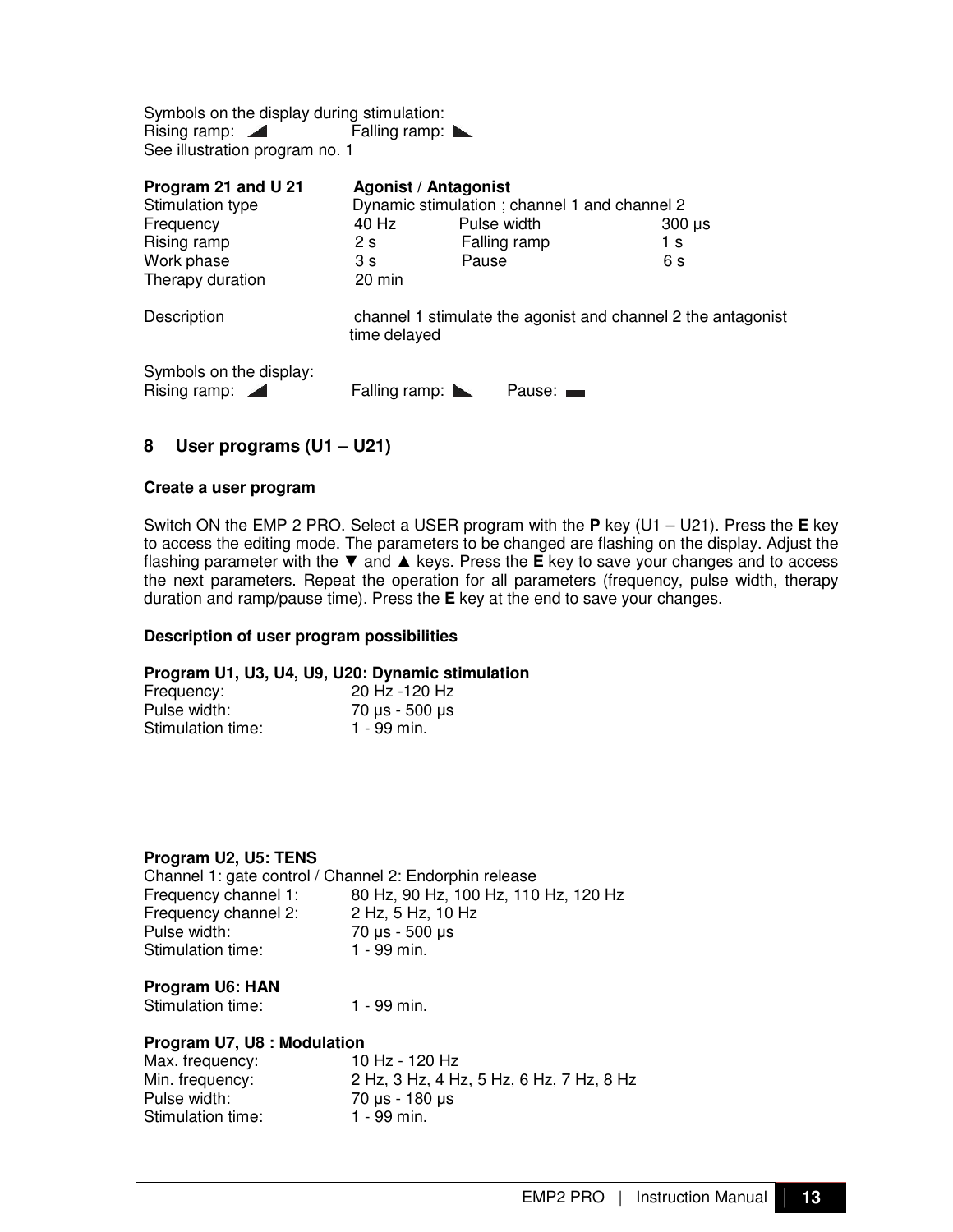#### **Program U10, U11, U17: TENS**

| Frequency:        | 20 Hz - 120 Hz |
|-------------------|----------------|
| Pulse width:      | 70 µs - 500 µs |
| Stimulation time: | 1 - 99 min.    |

#### **Program U12, U13, U14, U15, U16, U18, U19,U21: Muscle stimulation**

| 20 Hz - 120 Hz        |
|-----------------------|
| 70 µs - 500 µs        |
| $1 - 4s$              |
| $1 - 25s$             |
| 1 s                   |
| 1 - 25 s              |
| 1 - 99 min. (Fig. 12) |
|                       |

#### **9 General information on intensity settings**

Do not try to achieve a too high level of intensity. Set the intensity in such a way that you get a comfortable feeling during the stimulation. Increase the intensity carefully to a tolerable maximum, and then reduce it slightly step by step to a comfortable level. Please note that the intensity settings change depending on the stimulation area and time. This is normal and can be explained as follows:

**Resistance of the skin:** Dry skin has a lower conductivity level than wet skin (due to sweating). The skin does not show the same resistance to linear current on all parts of the body. For example, the resistance level of horny skin can be twice that of the skin in the hollow of the knee. The innervation differs greatly according to the area of the body. This results in a difference of sensitivity.

**Volume of the muscle mass:** If you stimulate muscles with a high volume you will automatically need to set a higher intensity than for the stimulation of small muscles.

**Muscle fatigue:** A tired muscle will only tolerate a lower intensity.

**Age of electrodes:** Self-adhesive electrodes do not last forever. The number of use depends on the quality of the electrodes but also on the skin of the user. Old electrodes have a higher resistance and their conductivity levels decline. It is important to replace electrodes regularly.

**Adaption to the current:** The nerves adapt rapidly to the current. It is normal to feel "less current" after a few minutes of stimulation with specific parameters. In such a case feel free to increase the intensity in order to get the best results.

**Frequency and pulse width:** Frequencies and pulse widths differ depending on the program. Therefore the intensity cannot be set at the same level for all the programs even if the electrodes are placed in the same position. The higher the frequency is set, the lower you will be able to set the intensity. The higher the pulse width is set, the lower you will be able to set the intensity.

#### **10 General information**

#### **Adjustments, modifications and repairs**

The manufacturer is only responsible for the safety and performance of the EMP 2 PRO when readjustments, alterations and repairs are carried out by authorized persons and when the EMP 2 PRO is used in accordance with the operating instructions.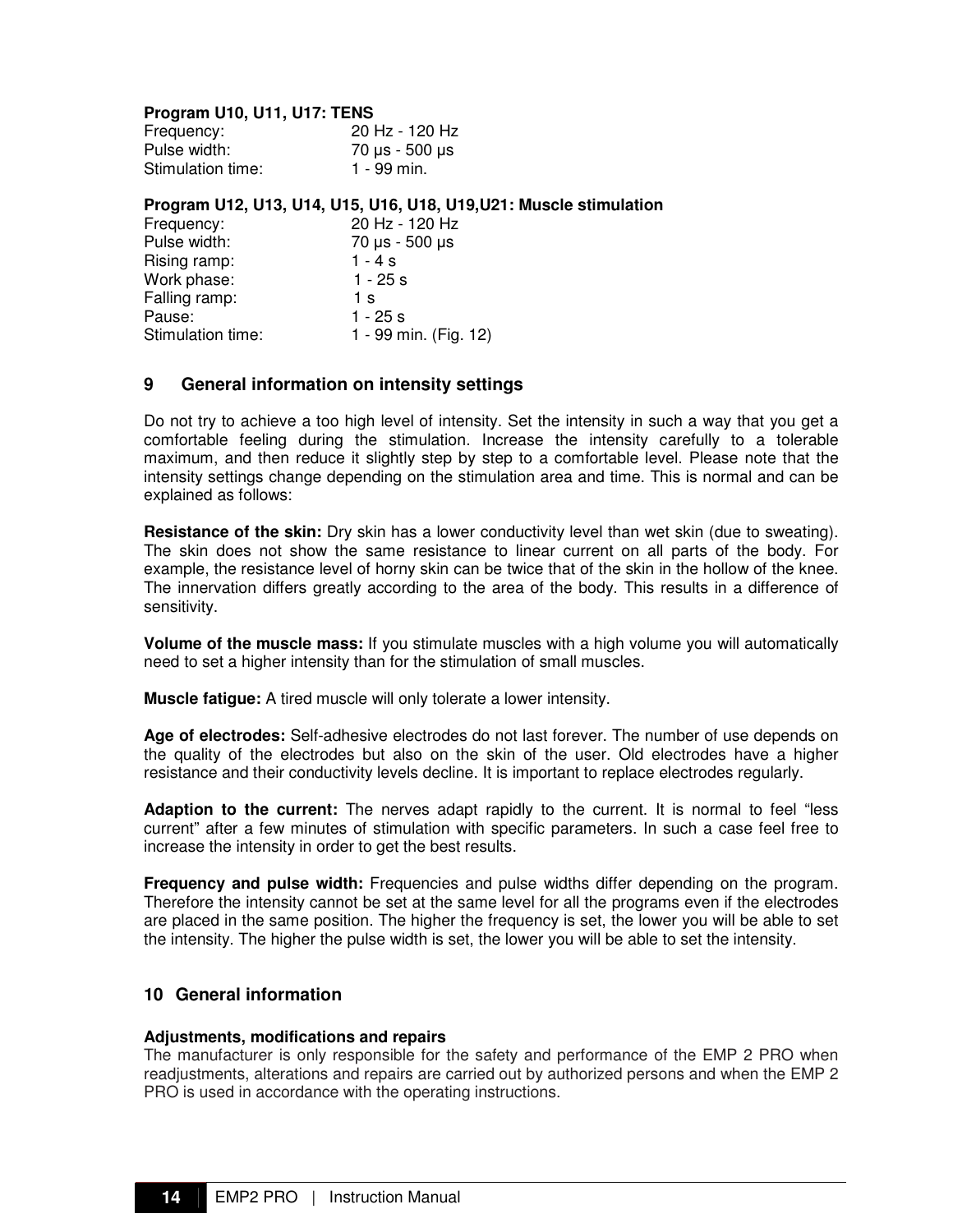#### **Warranty**

Legal right of warranty is applied according to German Civil Code.

#### **Guarantee**

The manufacturer issues a guarantee of 12 months from the date of purchase.

The guarantee does not apply in the following cases:

- damage due to improper handling
- defects the customer is aware of on the date of purchase
- damage caused by the customer
- for wearing parts and consumable supplies like, for instance, battery, cables and electrodes.

#### **Maintenance and cleaning**

No special cleaning or care agents are required for the EMP 2 PRO. Clean the stimulator with a soft, lint-free cloth. Please ensure that no moisture permeates the stimulator. If moisture does permeate the stimulator, a technical check must be carried out before re-use.

#### **Classification**

The EMP 2 PRO has been designed as a class IIa product in accordance with appendix IX of the Medical Device Directive 93/42/EEC.

#### **Technical check**

We recommend a technical check on the EMP 2 PRO every 24 months. This includes:

- 1. Confirming that user instructions have been included in the accompanying documentation.
- 2. Checking the equipment for completeness.
- 3. Visual check:
	- for mechanical damage
	- for damage to all cables and plugs / sockets
- 4. Functional Safety
	- Checking the output signals with a load resistance of 1  $k\Omega$  real current and voltage
	- Checking the frequency
	- Checking the pulse width

These technical checks may only be performed by suitably qualified persons. The results must be documented with the date and name of the person carrying out the check.

#### **11 Delivery Content**

| Art. no. | <b>Article</b>                               | Quantity |
|----------|----------------------------------------------|----------|
| 104068   | EMP 2 PRO                                    |          |
|          | 450781-0025 Integrated battery               |          |
| 106351   | Cable type 5.15                              | 2        |
| 283400   | Self-adhesive electrodes 50x50 mm (4 pieces) |          |
| 101062   | Charger WK 112                               |          |
| 101674   | Instruction manual                           |          |

#### **12 Accessories**

The EMP 2 PRO may only be used together with all accessories named below. The manufacturer cannot guarantee the security of the stimulator if not used with original accessories.

|          | Stimex self-adhesive electrodes |  |
|----------|---------------------------------|--|
| Art. No. | <b>Description</b>              |  |

**Quantity** 

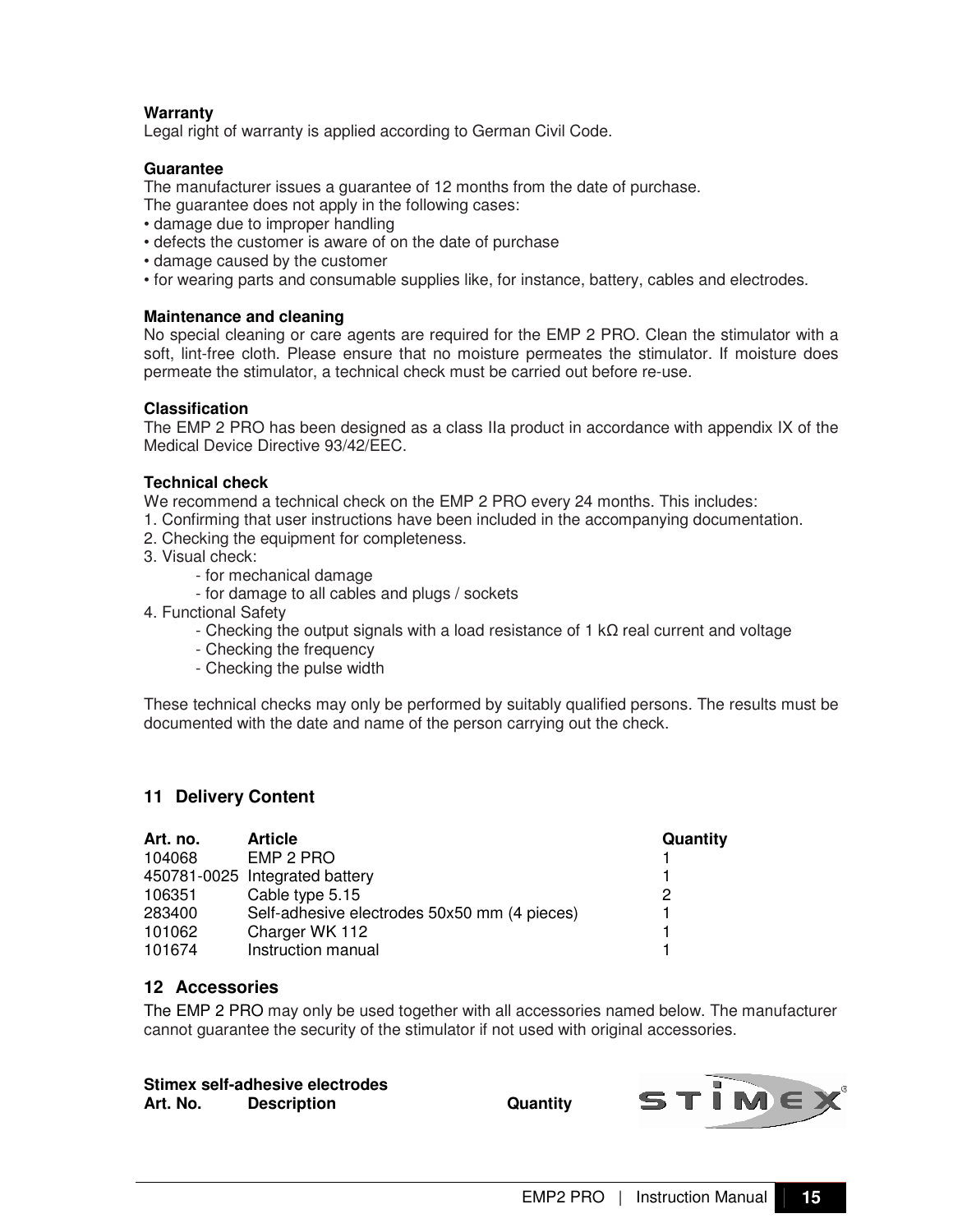| 281000 | Stimex 32 mm round        |                |
|--------|---------------------------|----------------|
| 282000 | Stimex 50 mm round        | 4              |
| 283400 | Stimex 50x50 mm           | 4              |
| 281032 | Stimex 50x50 mm           | 20             |
| 283600 | Stimex 50x90 mm           | $\overline{2}$ |
| 283000 | Stimex 50x130 mm          | $\mathcal{P}$  |
| 283100 | Stimex 80x130 mm          | $\mathcal{P}$  |
| 281027 | Stimex sensitive 50x50 mm | 4              |
|        |                           |                |

#### **Silicone electrodes (to be used with contact gel)**

| Art. No. | <b>Size</b>              | Quantity |
|----------|--------------------------|----------|
| 107090   | 20 mm round              | 2        |
| 107011   | 38x45 mm                 | 2        |
| 107010   | 48x48 mm                 | 2        |
| 107050   | 70x65 mm                 | 2        |
| 108000   | contact gel (tube, 60 g) |          |

#### **Garment electrodes: gloves and socks**

Stimex electrode gloves and socks used in combination with a schwa-medico electrotherapy unit are ideal for home treatment. They provide stimulation of the entire hand and/or foot and ankle and avoid the sometimes tiresome attachment of self-adhesive electrodes to the hand or foot.

#### **Gloves**

| Art. No.<br>Article<br>107014<br>Stimulation gloves<br>Stimulation gloves<br>107021<br>Stimulation gloves<br>107022 |                                                                 | Size<br>S<br>М<br>L | Pieces<br>1 pair<br>1 pair<br>1 pair |
|---------------------------------------------------------------------------------------------------------------------|-----------------------------------------------------------------|---------------------|--------------------------------------|
| <b>Socks</b><br>Art. No.<br>107023<br>107024<br><b>MedicoBack P-Type</b>                                            | Article<br><b>Stimulation socks</b><br><b>Stimulation socks</b> | Size<br>м<br>L      | Pieces<br>1 pair<br>1 pair           |





Low back support bandage with pelotte and integrated electrodes to be used with the EMP 2 PRO.

MedicoBack P-type offers patients lumbar vertebrae stabilization and support as well as easy nerve stimulation thanks to the integrated electrodes. The pelotte with its massage nubs intensifies the pain relieving effect. MedicoBack P-type may be used for light or acute pain as well as for chronic pain in the lower back area.

| Art. No. | <b>Article</b>    | <b>Size</b> | Length     |
|----------|-------------------|-------------|------------|
| 107034   | MedicoBack P-type | S           | 80-90 cm   |
| 107036   | MedicoBack P-type | м           | 90-100 cm  |
| 107037   | MedicoBack P-type |             | 100-110 cm |
| 107038   | MedicoBack P-type | XL          | 110-120 cm |
| 107039   | MedicoBack P-type | XXL         | 120-130 cm |

#### **MedicoBack P-Type is including:**

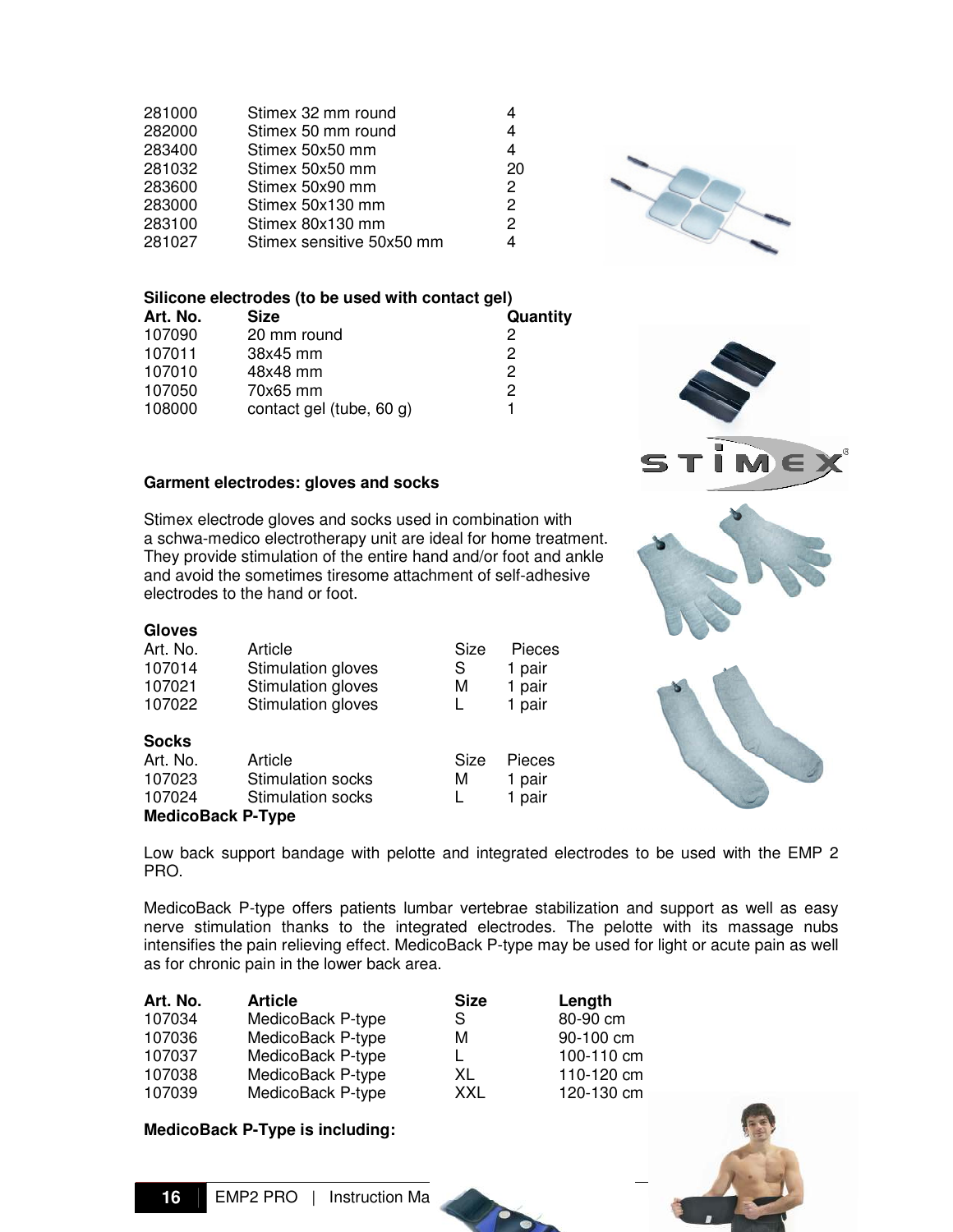- 1 low back support bandage
- 1 pelotte
- 1 cover for the pelotte
- with integrated electrodes 1 cover for the pelotte
- without integrated electrodes
- 8 gel pads

#### **13 Electrode placement**

#### **Electrode placement for pain treatment**

#### **Back pain**

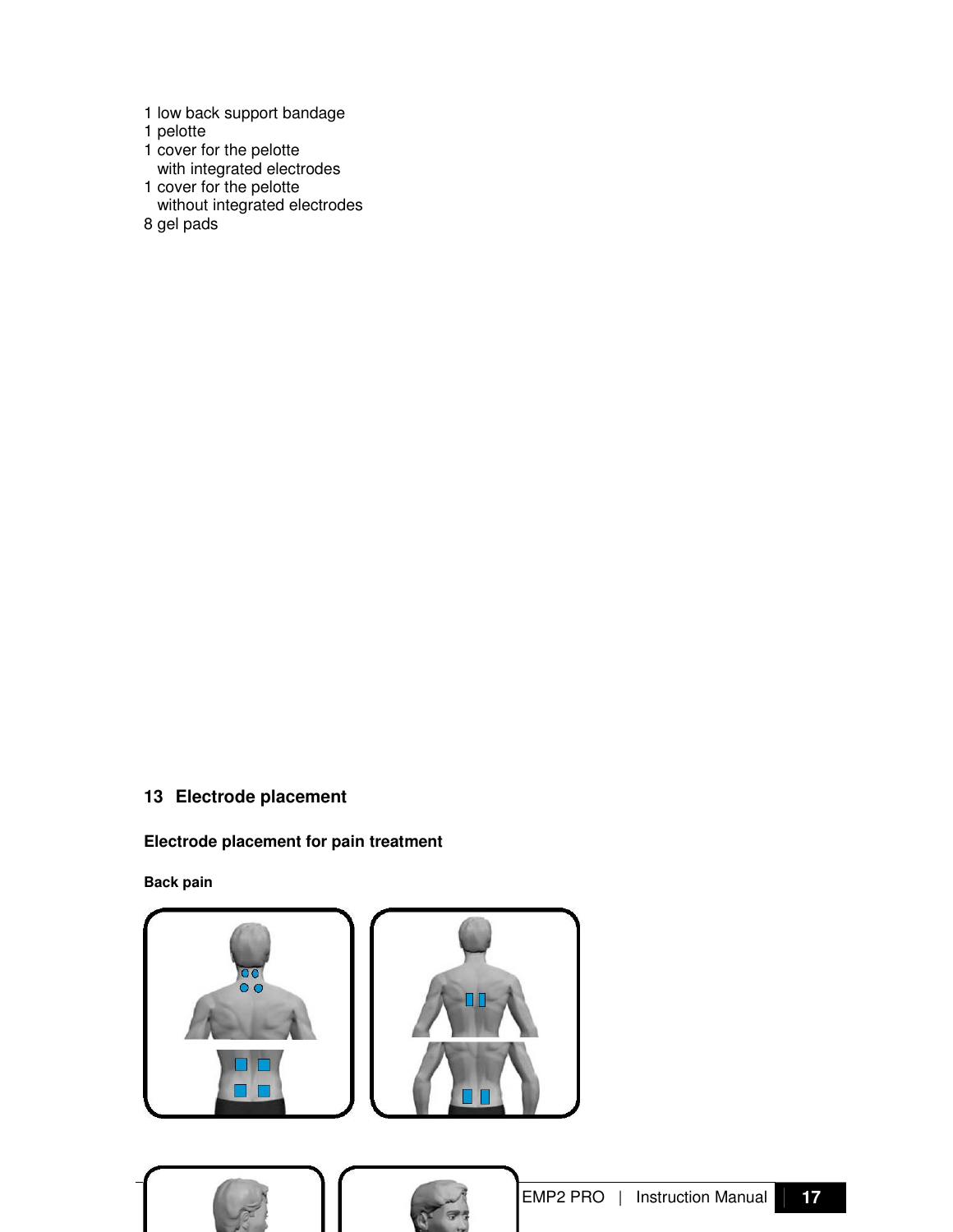#### **Shoulder pain**

**Epicondylitis ulnaris Epicondylitis radialis** 

**Arthrosis (hip) Kaada (one channel use)** 

**Sciatic pain** 



**Gonarthrosis/Knee pain Ankle joint pain** 





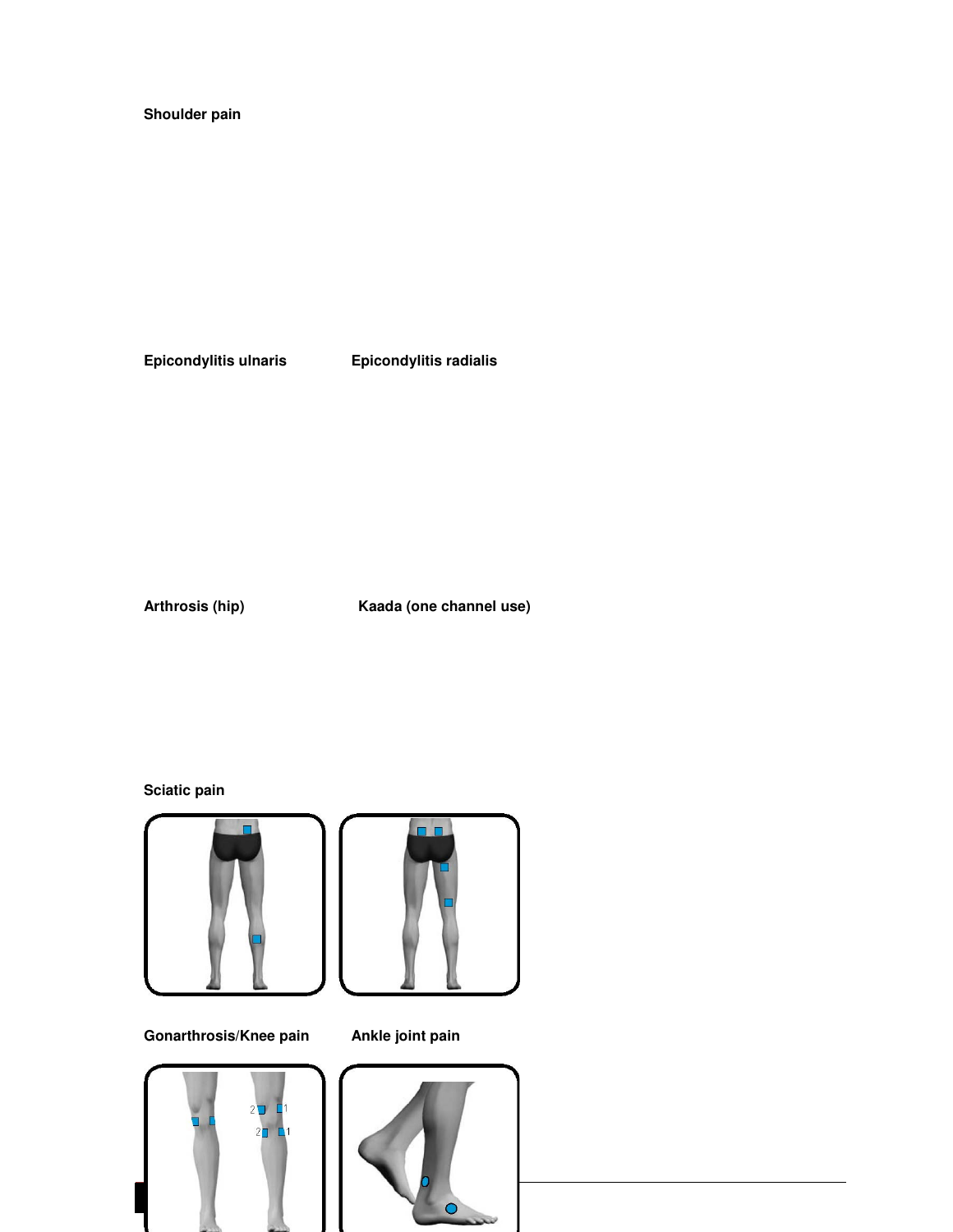**Trigeminus neuralgia** 

**Migraine Tension headache** 

**Polyarthritis / Polyneuropathy** 





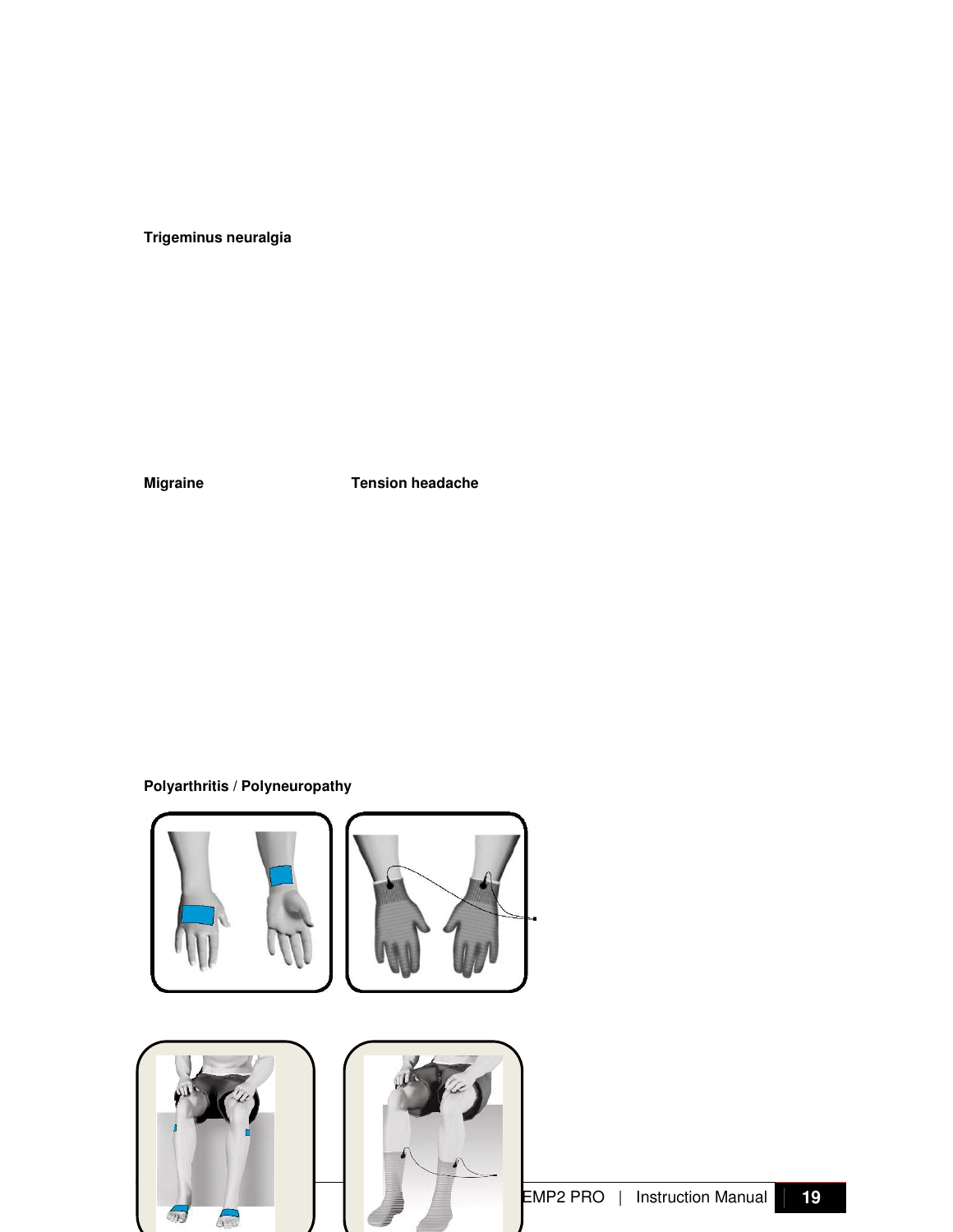Carpal tunnel syndrome Pain of Achilles' tendon/heel pain

#### **Electrode placement for dynamic stimulation**

The stimulation is not administered simultaneously on both channels. The current flows from one electrode to the other like a wave on the body. This kind of stimulation is far more comfortable than traditional neuro-muscular stimulation. Dynamic stimulation can be used with high frequency parameters for an improved pain control or with low frequency parameters for optimized muscle stimulation. This treatment method also has an enhanced effect on lymphatic drainage stimulation. The placement of electrodes for dynamic stimulation depends on the direction of stimulation (rising/falling stimulation or sideways stimulation)

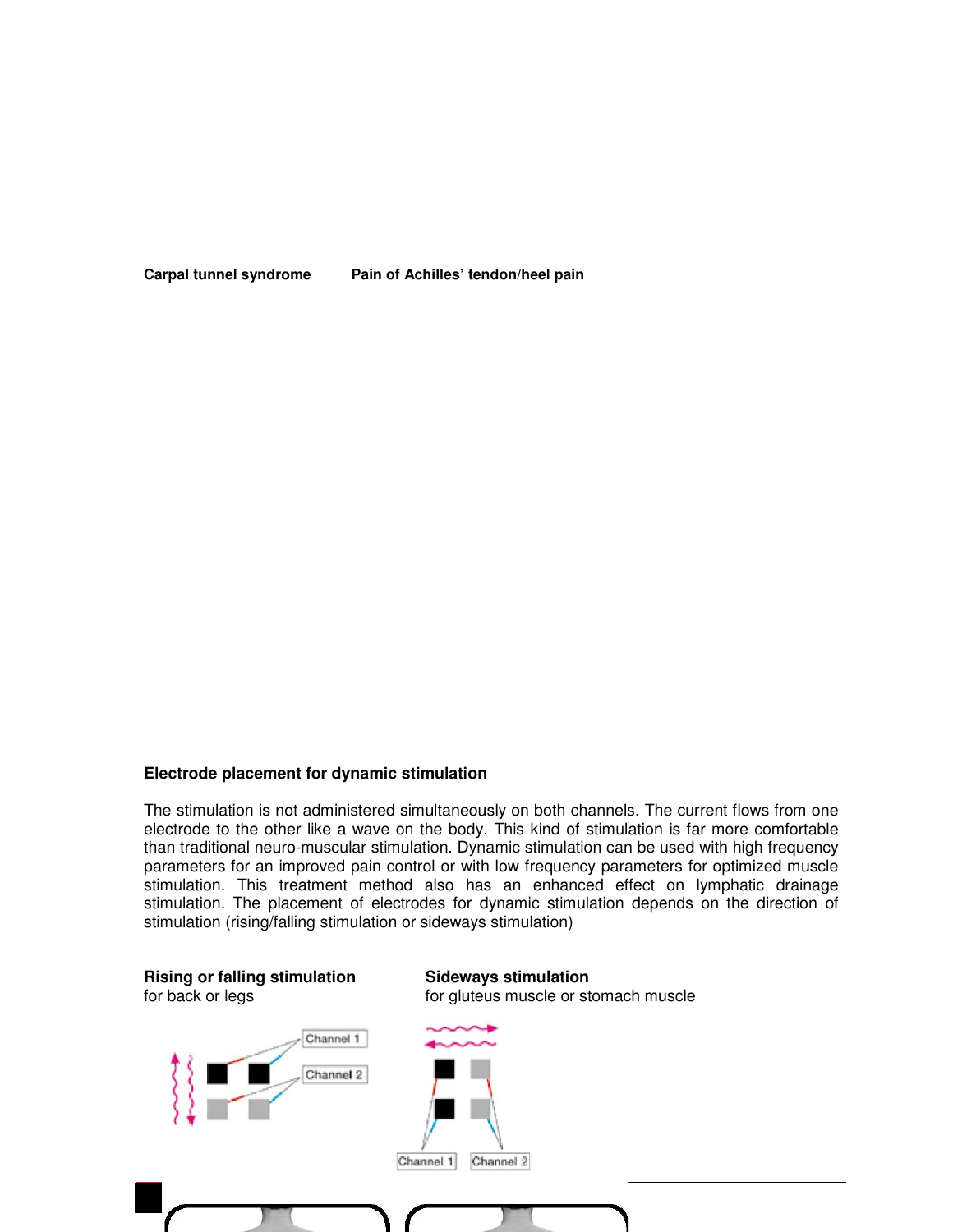Rising wave Falling wa<br>
Channel 2 Channel 1<br>
Channel 1 Channel 2 Channel 1

**Falling wave:**<br>Channel 1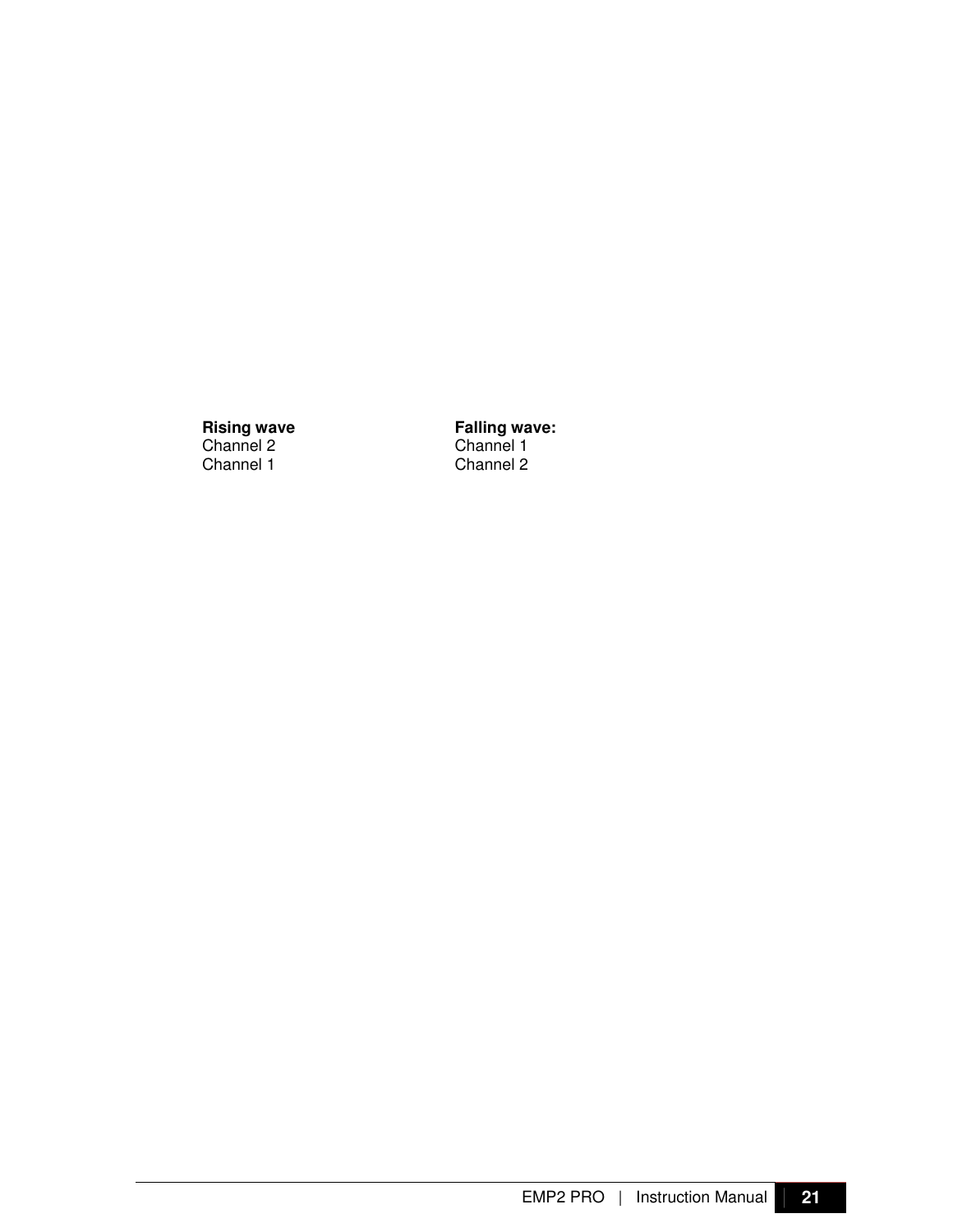#### **Electrode placement for muscle stimulation**





Hand flexor **Hand extensor** Biceps









Back **Back** Quadriceps **Leg flexor (hamstrings)** 



Foot flexor M. tibialis Calf



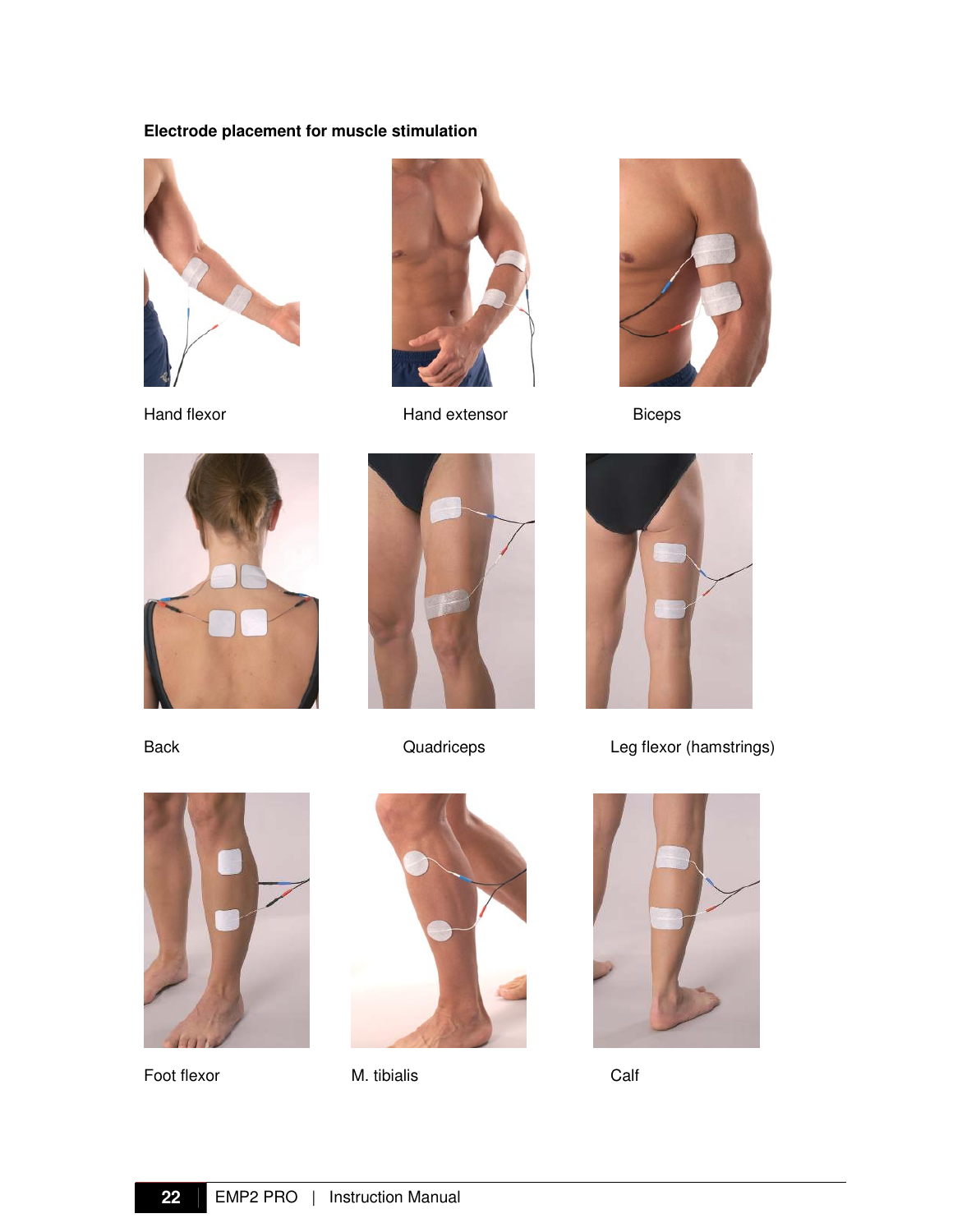### **EMP 2 PRO**

| Program no.    | Program name                        | Indication                              |
|----------------|-------------------------------------|-----------------------------------------|
| 1              | Slow gate control dynamic           | Lombalgia                               |
| $\overline{2}$ | Gate control + endorphin<br>release | Lombo-sciatalgia                        |
| 3              | Fast gate control<br>dynamic        | cervico-brachial neuralgia              |
| 4              | <b>Burst</b>                        | Chronic pain                            |
| 5              | Gate control + endorphin<br>release | Combination of acute and chronic pain   |
| 6              | <b>HAN</b>                          | All kind of pain, arthrosis pain        |
| $\overline{7}$ | Modulation                          | Alternative parameters, epicondylitis   |
| 8              | Modulation                          | Alternative parameters, algodystrophy   |
| 9              | Slow gate control<br>dynamic        | Massage effect                          |
| 10             | Classic gate control                | Acute pain                              |
| 11             | Low frequency                       | Treatment of contractures, chronic pain |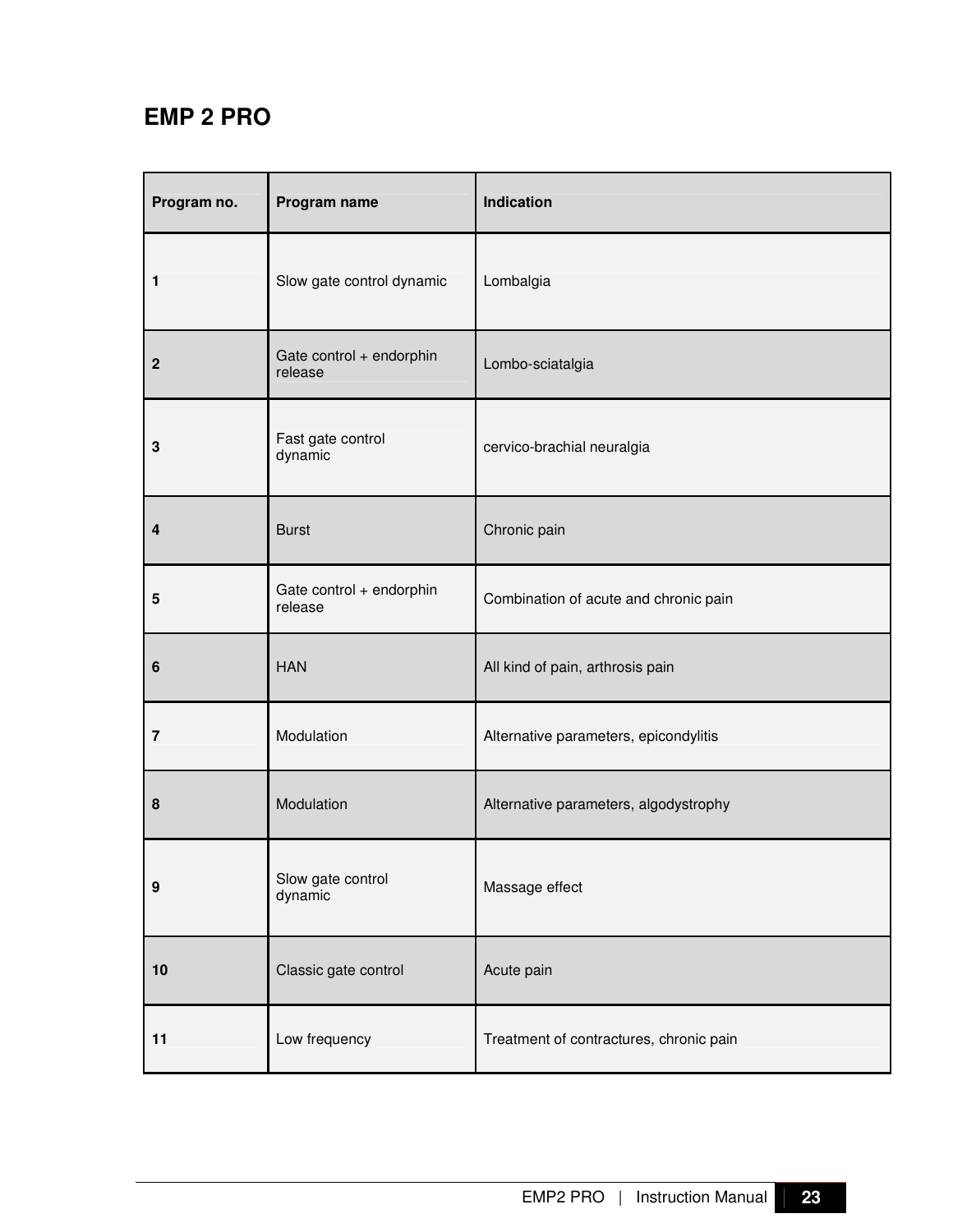## **Overview pre-set programs**

| <b>Program description</b>                                                                                            | Frequency / Hz                           | Pulse width $/ \mu s$ | Time / min. |
|-----------------------------------------------------------------------------------------------------------------------|------------------------------------------|-----------------------|-------------|
| Dynamic stimulation: Channel 1 and 2 working<br>in different phases<br>Rising ramp: 1 s<br>Falling ramp: 1 s          | 80                                       | 150                   | 20          |
| Channel 1: 80 Hz<br>Channel 2: 2 Hz                                                                                   | Channel 1:80<br>Channel 2: 2             | 200                   | 20          |
| Dynamic stimulation: Channel 1 and 2 working<br>in different phases<br>Rising ramp: 0.2 s<br>Falling ramp: 0.2 s      | 80                                       | 150                   | 20          |
| 100 Hz for 0.25 s (series of impulses)<br>Then pause of 0.25 s                                                        | 100                                      | 150                   | 20          |
| Channel 1: 100 Hz<br>Channel 2:<br>$2$ Hz                                                                             | <b>Channel 1: 100</b><br>Channel 2:<br>2 | 200                   | 20          |
| Alternately<br>3 s 100 Hz<br>3 s 2 Hz                                                                                 | Alternately 100 and 2                    | 200                   | 20          |
| Frequency modulation from 2-80 Hz within 7.5<br>In 15 s: 2 Hz $\rightarrow$ 80 Hz $\rightarrow$ 2 Hz                  | $2 - 80 - 2$                             | 178-100               | 20          |
| Frequency modulation from 2-80 Hz within 7.5<br>In 15 s: 2 Hz $\rightarrow$ 80 Hz $\rightarrow$ 2 Hz                  | $2 - 80 - 2$                             | 148-70                | 20          |
| Dynamic stimulation: Channel 1 and 2 are<br>working in different phases.<br>Rising ramp: 0.5 s<br>Falling ramp: 0.5 s | 80                                       | 150                   | 20          |
| Both channels with the same parameters                                                                                | 120                                      | 150                   | 20          |
| Both channels with the same parameters                                                                                | 1                                        | 150                   | 20          |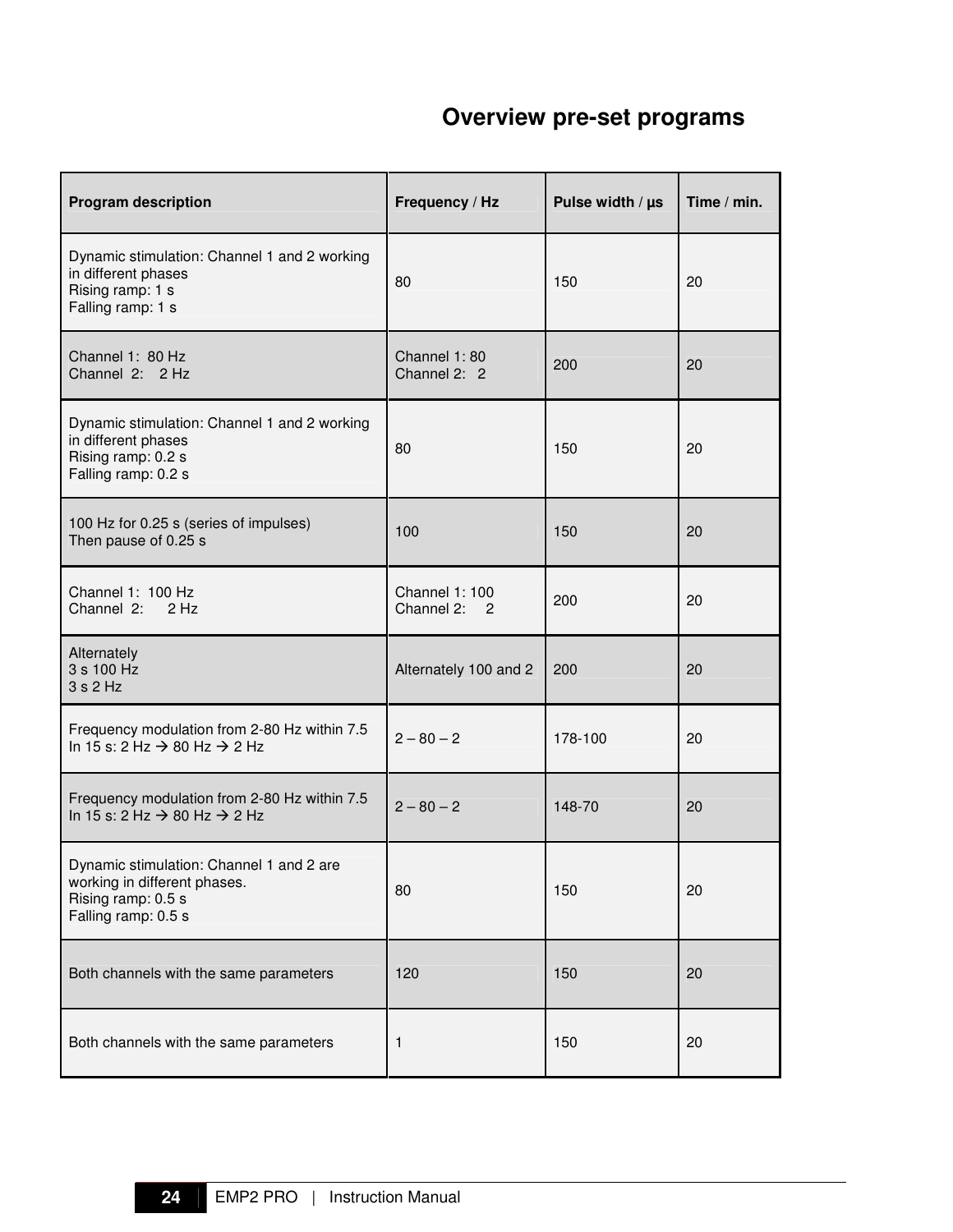### **EMP 2 PRO**

| Program no. | Program name             | Indication                                  |
|-------------|--------------------------|---------------------------------------------|
| 12          | Muscle stimulation       | Atrophy of upper extremities                |
| 13          | Muscle stimulation       | Atrophy of lower extremities                |
| 14          | Muscle strengthening     | Muscle strengthening of upper extremities   |
| 15          | Muscle strengthening     | Muscle strengthening of lower extremities   |
| 16          | Venous return            | Venous return (heavy legs, cramps)          |
| 17          | URO 1: Urge              | Urge incontinence                           |
| 18          | URO 2: Mixed             | Mixed incontinence                          |
| 19          | <b>URO 3: Stress</b>     | Stress incontinence                         |
| 20          | Slow dynamic stimulation | Relaxation, massage                         |
| 21          | Agonist / Antagonist     | Dynamic stimulation channel 1 and channel 2 |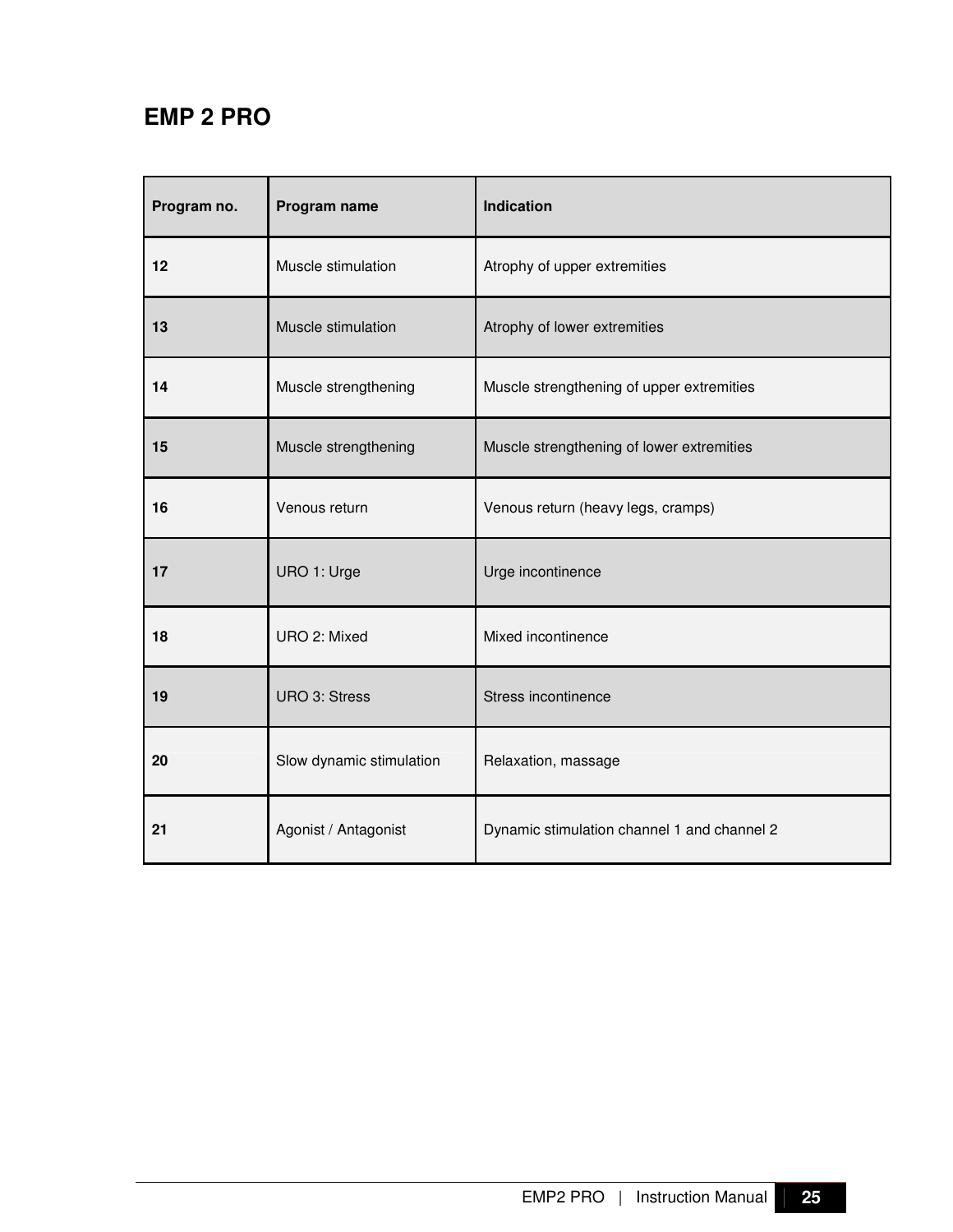### **Overview pre-set programs**

| <b>Program description</b>                                                                                                                              | Frequency / Hz | Pulse width / µs | Time $/$ min. |
|---------------------------------------------------------------------------------------------------------------------------------------------------------|----------------|------------------|---------------|
| Both channels work with the same parameters<br>Rising ramp: 2 s<br>Work phase: 3 s<br>Falling ramp: 1 s<br>Pause: 9 s                                   | 35             | 150              | 20            |
| Both channels work with the same parameters<br>Rising ramp: 2 s<br>Work phase: 3 s<br>Pause: 9 s<br>Falling ramp: 1 s                                   | 35             | 300              | 20            |
| Both channels work with the same parameters<br>Rising ramp: 2 s<br>Work phase: 4 s<br>Falling ramp: 1 s<br>Pause: 8 s                                   | 65             | 250              | 20            |
| Both channels work with the same parameters<br>Work phase: 4 s<br>Rising ramp: 2 s<br>Falling ramp: 1 s<br>Pause: 8 s                                   | 65             | 300              | 20            |
| Both channels work with the same parameters<br>Rising ramp: 3 s<br>Work phase: 5 s<br>Falling ramp: 1 s<br>Pause: 10 s                                  | 35             | 250              | 20            |
| Both channels work with the same parameters                                                                                                             | 10             | 180              | 15            |
| Both channels work with the same parameters<br>Rising ramp: 2 s<br>Work phase: 4 s<br>Pause: 4 s<br>Falling ramp: 1 s                                   | 20             | 180              | 15            |
| Both channels work with the same parameters<br>Rising ramp: 2 s<br>Work phase: 3 s<br>Pause: 6 s<br>Falling ramp: 1 s                                   | 50             | 180              | 15            |
| Dynamic stimulation<br>Rising ramp:<br>2s<br>Falling ramp.<br>2s                                                                                        | 120            | 150              | 20            |
| Dynamic stimulation, channel 1 and 2 are time<br>delayed during the treatment<br>Rising ramp: 2 s ; Falling ramp: 1 s<br>Work phase: 3 s;<br>Pause: 6 s | 40             | 300              | 20            |